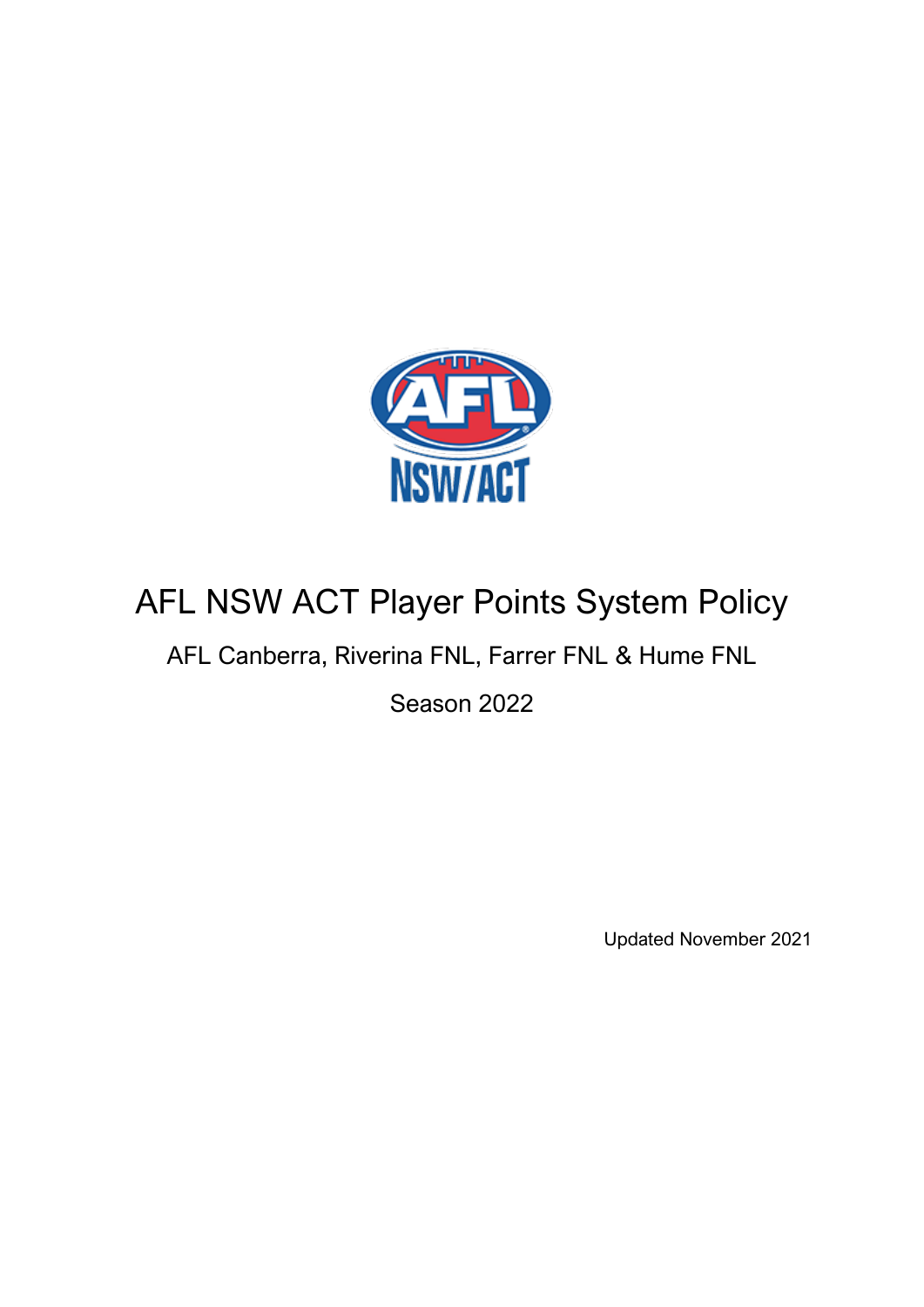## **Table of Contents**

| 1. |                   |                                                                   |
|----|-------------------|-------------------------------------------------------------------|
|    | 1.1.              |                                                                   |
|    | 1.2.              |                                                                   |
|    | 1.3.              |                                                                   |
|    | 1.4.              |                                                                   |
|    | 1.5.              |                                                                   |
|    | 1.6.              |                                                                   |
| 2. |                   |                                                                   |
|    | 2.1.              |                                                                   |
|    | 2.2.              |                                                                   |
| 3. |                   |                                                                   |
|    | 3.1.              |                                                                   |
|    | 3.2.              |                                                                   |
|    | 3.3.              |                                                                   |
|    | 3.4.              |                                                                   |
|    | 3.5.              |                                                                   |
|    | 3.6.              |                                                                   |
| 4. |                   |                                                                   |
|    | 4.1.              |                                                                   |
|    | 4.2.              |                                                                   |
|    | 4.3.              |                                                                   |
|    | 4.4.              |                                                                   |
|    | 4.5.              |                                                                   |
| 5. |                   |                                                                   |
|    | 5.1.              |                                                                   |
| 6. |                   |                                                                   |
|    | 6.1.              |                                                                   |
|    | <b>APPENDICES</b> |                                                                   |
|    |                   | <b>APPENDIX 1 - COMPETITION TOTAL TEAM POINTS ALLOCATION</b>      |
|    |                   | <b>APPENDIX 2 - APPLICATION FOR INCREASE IN TOTAL TEAM POINTS</b> |

- APPENDIX 3-PLAYER POINTS VALUE ASSESSMENT (CLUB PLAYER LISTING)
- APPENDIX 4 PLAYER POINTS VALUE ASSESSMENT (FLOWCHART)
- APPENDIX 5 APPLICATION TO LEP FOR REASSESSMENT OF A PLAYER POINTS VALUE
- **APPENDIX 6 ALIGNED JUNIOR CLUBS**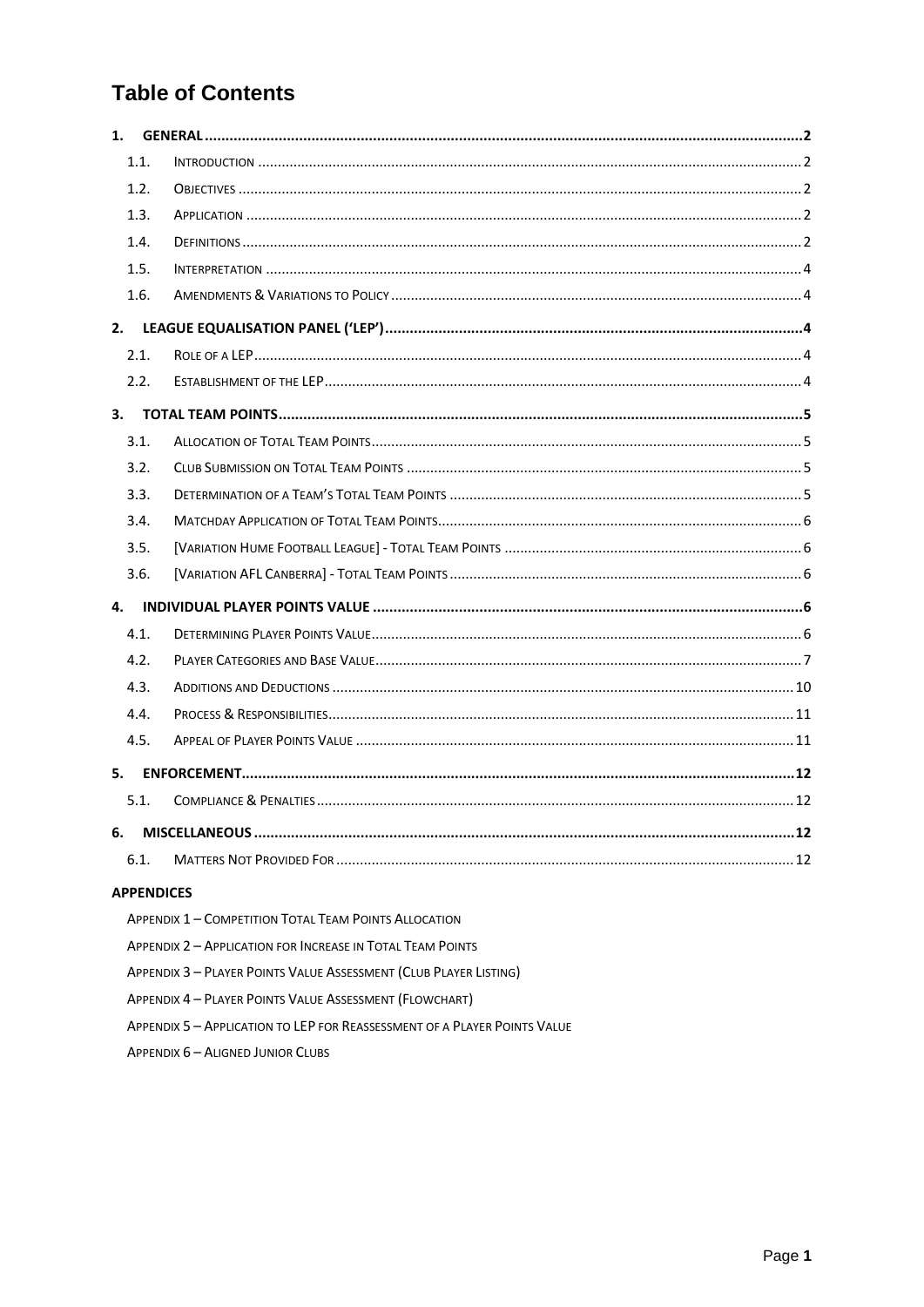## <span id="page-2-0"></span>**1. GENERAL**

### <span id="page-2-1"></span>**1.1. Introduction**

(A) This Policy is established in accordance with Rule 8.5 of the Rules and sets out the rules, process and principles of a Player Points System which applies to specified AFL NSW/ACT Competitions in order to achieve the stated Objectives.

### <span id="page-2-2"></span>**1.2. Objectives**

- (A) AFL NSW/ACT believes that ensuring competitions are competitively balanced is critical to safeguarding the ongoing viability and sustainability of competitions and clubs. Even and fair competitions lead to increased interest and provide a better experience for stakeholders, which leads to stronger competitions and clubs.
- (B) The objectives of this Player Points System Policy (PPS Policy) are to:
	- (i) Support equalisation of community football Competitions;
	- (ii) Ensure Teams fielded in the Competition are strong and as equally matched as possible;
	- (iii) Provide opportunities to compete at a community level within an orderly and fair system;
	- (iv) Improve the sustainability of community Clubs by curbing the inflationary nature of Player payments as a result of Player movement;
	- (v) Promote Player loyalty and junior development; and
	- (vi) Provide a consistent approach to the assessment of Player Points across all Leagues affiliated to, or governed by, AFL NSW/ACT;
	- (vii) Support the role that volunteers undertake in managing their clubs by:
		- a. Capping the need to fundraise money for player payments:
		- b. Providing a more competitive environment on field, that encourages more volunteers to support at club level.

### <span id="page-2-3"></span>**1.3. Application**

(A) This policy applies to the 2022 Season and to the Leagues and Competitions detailed in Table 1.

#### **Table 1 – Leagues & Competitions to Which This Policy Applies**

| League Name                        | Competition(s)    |
|------------------------------------|-------------------|
| AFL Canberra                       | First Grade Men's |
| Farrer Football & Netball League   | Men's Seniors     |
| Hume Football & Netball League     | Men's Seniors     |
| Riverina Football & Netball League | Men's Seniors     |

## <span id="page-2-4"></span>**1.4. Definitions**

(A) Unless otherwise defined in Table 2, or elsewhere in this Policy, terms used in this Policy have the same meaning as defined in the Rules.

| able 2 – Policy Definitions |                                                                                                                                                                                                                                                                          |  |  |
|-----------------------------|--------------------------------------------------------------------------------------------------------------------------------------------------------------------------------------------------------------------------------------------------------------------------|--|--|
| Term                        | <b>Means</b>                                                                                                                                                                                                                                                             |  |  |
| <b>Aligned Junior Club</b>  | Where seniors and juniors exist under the same Constitution, or where a<br>League approved pathway exists between separate senior and junior Clubs<br>(as listed in Appendix Six) that establishes a clear pathway for junior<br>players to transition to senior grades. |  |  |
| <b>Base Value</b>           | The base value assigned to each Category in accordance with Table 4.                                                                                                                                                                                                     |  |  |
|                             |                                                                                                                                                                                                                                                                          |  |  |

#### **Table 2 – Policy Definitions**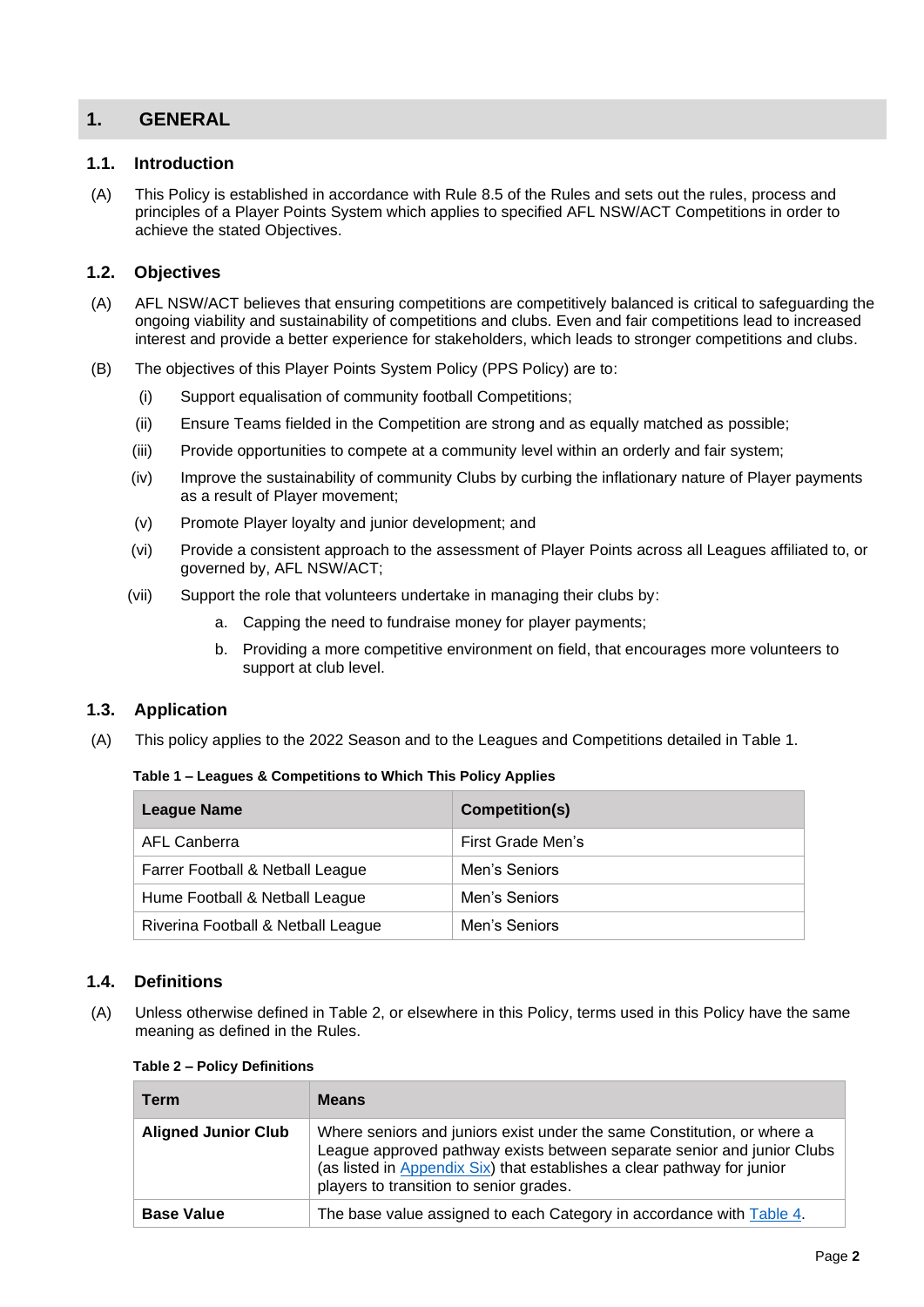| <b>Competition</b>                         | Refers to any Australian Rules Community Football competition in which<br>Clubs participate in a Season, and for clarity, excludes any Masters, AFL9's<br>and AFLX competitions.                                                                                                                                                   |  |  |
|--------------------------------------------|------------------------------------------------------------------------------------------------------------------------------------------------------------------------------------------------------------------------------------------------------------------------------------------------------------------------------------|--|--|
| <b>Existing Player</b>                     | A Player who has had a Player Points Value determined for the 2021 or<br>earlier season and who has not registered at a different Club since that<br>determination was made.                                                                                                                                                       |  |  |
| <b>First Home and Away</b><br><b>Match</b> | The first official Competition Match for the home and away Season of a<br>Competition                                                                                                                                                                                                                                              |  |  |
| <b>FNL</b>                                 | <b>Football Netball League</b>                                                                                                                                                                                                                                                                                                     |  |  |
| <b>Former Club</b>                         | Any Club that a player has previously been registered with and played at<br>least one Competition Match for.                                                                                                                                                                                                                       |  |  |
| Junior                                     | Players up to and under the age of 18 as at 1 January in the year of the<br>relevant season.                                                                                                                                                                                                                                       |  |  |
| <b>Junior Competition</b>                  | Competitions up to and including Junior Players                                                                                                                                                                                                                                                                                    |  |  |
| <b>Handbook</b>                            | The National State and Community Football Policy Handbook, as amended<br>or varied from time to time.                                                                                                                                                                                                                              |  |  |
| <b>Highest Senior Grade</b>                | The highest available senior men's Grade in the relevant League or<br>Competition                                                                                                                                                                                                                                                  |  |  |
| <b>International</b><br><b>Matches</b>     | Any match played outside Australia (or as part of the AFL International<br>Cup) with an affiliated AFL international league (such as USA, Canada,<br>Middle East, Asia and/or Europe).                                                                                                                                             |  |  |
| <b>LEP</b>                                 | The League Equalisation Panel established by the relevant League, or<br>Leagues, under Clause 2.2.                                                                                                                                                                                                                                 |  |  |
| <b>Marquee Player</b>                      | A Player assessed in accordance with Clause 4.3(C).                                                                                                                                                                                                                                                                                |  |  |
| <b>Permit</b>                              | A permit in accordance with the Hanbook or allowed for under the Rules.                                                                                                                                                                                                                                                            |  |  |
| <b>Player Category</b>                     | The category assigned to a Player in accordance with Clause 4.2.                                                                                                                                                                                                                                                                   |  |  |
| <b>Player Points Value</b>                 | The points value of an individual Player determined in accordance with<br>Clause 4.                                                                                                                                                                                                                                                |  |  |
| <b>Policy</b>                              | This Player Points System Policy as amended or varied from time to time                                                                                                                                                                                                                                                            |  |  |
| Premium<br><b>Competition League</b>       | Any league listed under this category in Table 5.                                                                                                                                                                                                                                                                                  |  |  |
| <b>Rules</b>                               | The AFL NSW/ACT Rules, as varied by each League, that are in place for<br>the Season to which this Policy applies.                                                                                                                                                                                                                 |  |  |
| <b>Season</b>                              | A football season commencing from the First Home and Away Match until,<br>and including, the Grand Final of a Competition                                                                                                                                                                                                          |  |  |
| <b>Season of Service</b>                   | When a Player has played a minimum of five (5) senior or reserves or U19s<br>matches in one (1) Season for a particular Club in the relevant League<br>(excluding service for a Club's team when participating in a higher tier of<br>competition such as the NEAFL and excluding any matches played for the<br>Club on a Permit). |  |  |
| <b>Senior Competition</b>                  | The open age senior Men's Competition of a League                                                                                                                                                                                                                                                                                  |  |  |
| <b>Team</b>                                | The open age Men's team representing a Club in a Senior Competition                                                                                                                                                                                                                                                                |  |  |
| <b>Tier 1 State League</b>                 | Any league listed under this category in Table 5.                                                                                                                                                                                                                                                                                  |  |  |
| <b>Total Team Points</b>                   | The total amount of points allocated to a Team for each Season in<br>accordance with Clause 3 of this Policy                                                                                                                                                                                                                       |  |  |
| <b>Transfer</b>                            | A Player transfer in accordance with the Handbook                                                                                                                                                                                                                                                                                  |  |  |
| <b>Transferred Player</b>                  | A Player who has been granted a Transfer in accordance with the<br>Handbook.                                                                                                                                                                                                                                                       |  |  |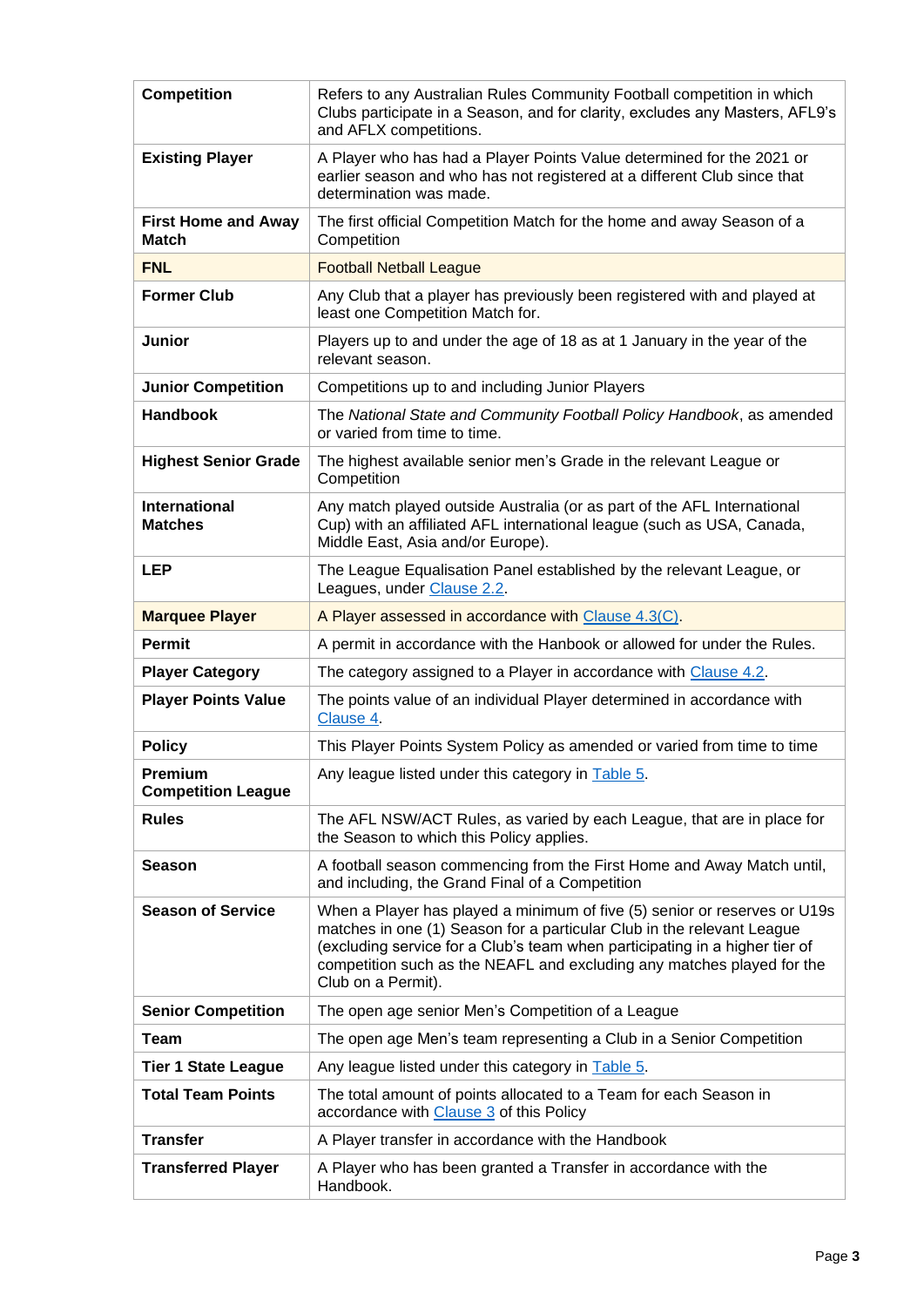## <span id="page-4-0"></span>**1.5. Interpretation**

In the interpretation of this Policy:

- (A) Words importing the singular will be deemed to include the plural and vice versa;
- (B) Words importing any gender will be deemed to include the other gender;
- (C) Headings are included for convenience only and will not affect the interpretation of this Policy;
- (D) "Including" and similar words are not words of limitation;
- (E) Words, terms and phrases not otherwise defined in this Policy will be given their ordinary meaning;
- (F) A reference to a business day means a day, other than a Saturday or Sunday, that is not a designated Public Holiday in the relevant location and if something is to be done on a day which is not a business day then that thing must be done on the next or following business day.

### <span id="page-4-1"></span>**1.6. Amendments & Variations to Policy**

- (A) AFL NSW/ACT will review this Policy annually and may make amendments and variations to the Policy from time to time in order to meet the stated objectives.
- (B) A League may make variations to this Policy limited to the following:
	- (i) Inclusion of additional Player Type categories in [Table 4](#page-7-1) that are relevant to the League and to achieving the Objectives of this Policy; [*Guidance Note: any such inclusion must still be within the current six tier category structure, i.e. a League cannot introduce a new Tier*]
	- (ii) Variation or inclusion of Additions or Deductions in Table  $6$ ;
	- (iii) Such other variation approved by AFL NSW/ACT.
- (C) Any variations made by a League in accordance with Clause 1.6(B) must be:
	- (i) Identified within the document as a League variation; [*Guidance Note: any League variation can be identified by highlighting similar to this*]
	- (ii) Approved by AFL NSW/ACT prior to the variation having effect; and
	- (iii) Notified to Clubs by the League prior to the date specified in Clause  $3.1(B)(ii)$ .

## <span id="page-4-2"></span>**2. LEAGUE EQUALISATION PANEL ('LEP')**

### <span id="page-4-3"></span>**2.1. Role of a LEP**

- (A) The role of a LEP is to determine:
	- (i) Total Team Points in accordance with [Clause 3.1](#page-5-1) and [Clause 3.3;](#page-5-3)
	- (ii) An individual Player Points Value where a referral is made under [Clause 4.2\(D\);](#page-7-2)
	- (iii) An appeal made by a Club in accordance with Clause  $4.5$ ;
	- (iv) Any matters not provided for within this Policy in accordance with [Clause 6.1.](#page-12-3)
- (B) AFL NSW/ACT may also seek feedback from a League's LEP as part of its annual review under Clause 1.6(A).

### <span id="page-4-4"></span>**2.2. Establishment of the LEP**

- (A) Each League that oversees a Competition to which this Policy applies is to establish a LEP in accordance with this Clause.
- (B) A LEP is to be made up of a minimum of three suitably qualified persons ('LEP Members') with one of those persons acting as a Chairperson.
- (C) A suitably qualified person is one, who in the opinion of the League, possesses sufficient knowledge of Australian Rules Football and is sufficiently qualified to competently perform the role of a LEP Member.
- (D) A person cannot be a LEP Member if: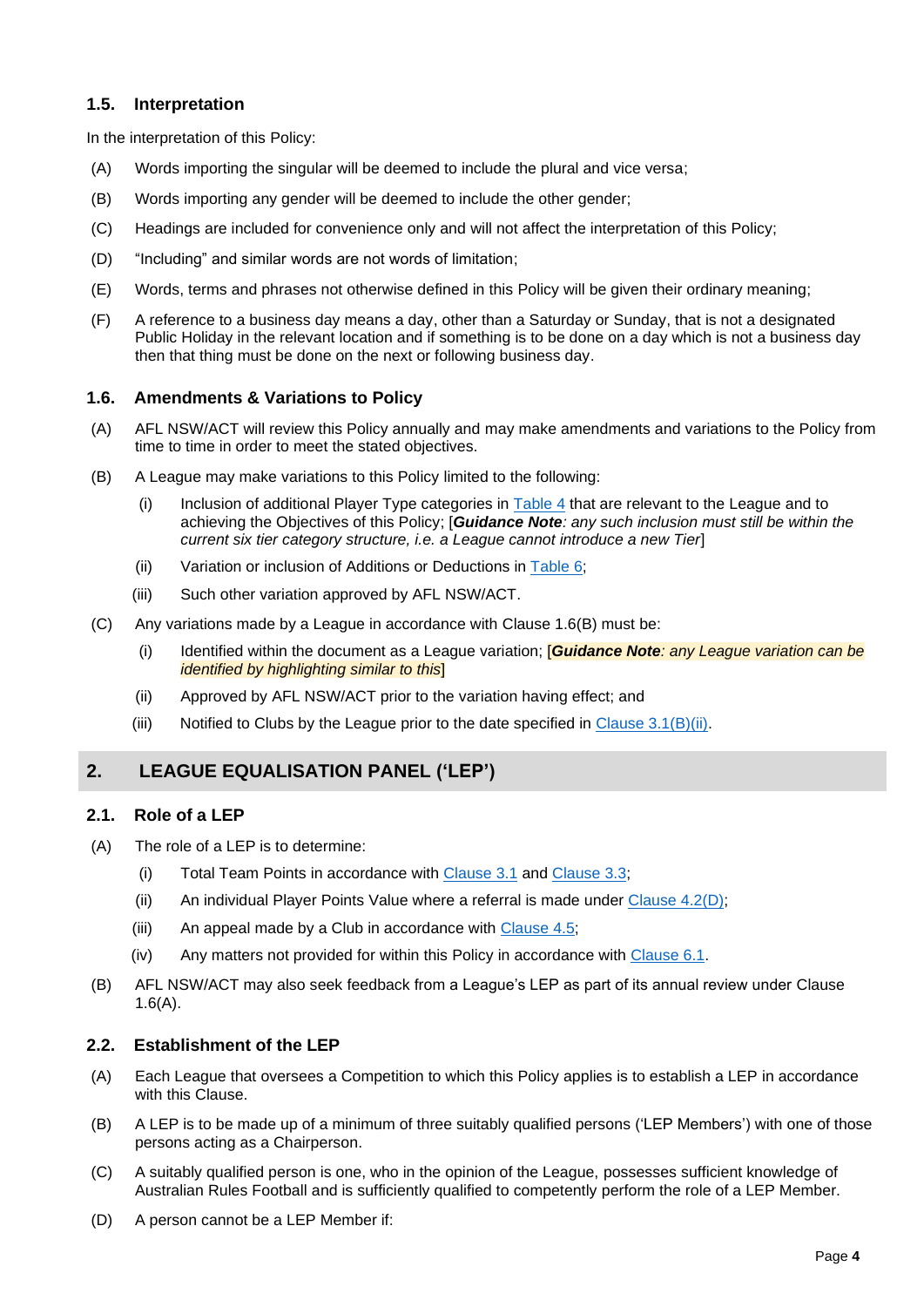- (i) That person is a current Player, or is a current employee of a Club, or presently holds an Office with a Club, or presently acts in any officiating role as part of Club including as a Coach or assistant Coach; or
- (ii) In relation to an appeal under  $C$ lause  $4.5$ , that person was involved in the original decision that is now subject of appeal.
- (E) The League is to provide AFL NSW/ACT with a listing of all LEP members for that League as soon as practicable following any such request by AFL NSW/ACT.

## <span id="page-5-0"></span>**3. TOTAL TEAM POINTS**

### <span id="page-5-1"></span>**3.1. Allocation of Total Team Points**

- (A) Each Team that is participating in a Competition to which this Policy applies, is to be allocated a capped amount of player points, known as 'Total Team Points', which cannot be exceeded by that Team in any Competition Match during the Season.
- <span id="page-5-4"></span>(B) The allocation of Total Team Points for each Team is to be:
	- (i) Determined by the LEP, in its ultimate discretion, subject to [Clause 3.3;](#page-5-3) and
	- (ii) Notified by the League to its Clubs by **31 August** of the calendar year that immediately precedes the Season to which this Policy applies, or by such other date as determined by the League and communicated to its Clubs; and
	- (iii) Published by the League in [Appendix One.](#page-13-1)

## <span id="page-5-2"></span>**3.2. Club Submission on Total Team Points**

- (A) A Club may make a submission to the LEP in relation to Total Team Points to be allocated to any of its Teams for the Season to which this Policy applies.
- (B) Any submission made by a Club under Clause 3.2(A) must be:
	- (i) In the prescribed form (as per [Appendix Two\)](#page-14-1); and
	- (ii) Be submitted to the LEP, via the League, by no later than 28 calendar days prior to the date specified in Clause 3.1(B)(ii).

## <span id="page-5-3"></span>**3.3. Determination of a Team's Total Team Points**

- (A) In determining a Team's Total Team Points, the LEP:
	- (i) Will consider any submission from a Club made in accordance with Clause 3.2;
	- (ii) May consider factors detailed in 3.3(B);
	- (iii) May follow any process it considers relevant to a proper determination, including interviewing a Club or seeking further information from a Club;
	- (iv) May allocate additional points or apply deductions to Total Team Points to specific Teams in accordance with this Policy, and in consideration of existing unique local conditions to meet the Objectives of this Policy;
	- (v) Will allocate the final figure for Total Team Points to each Team in accordance with this Policy.
- (B) In its determination under Clause 3.3(A), the LEP may give consideration to the following:
	- (i) The location of a Club and the size of the population within its region vis a vis other Clubs (which may impact a Club's ability to be competitive against other Clubs);
	- (ii) The level of success a Team has achieved over a sustained period;
	- (iii) A Team's lack of competitiveness over a sustained period;
	- (iv) The strength of Club's junior pathway and/or a Club's ability to retain Players;
	- (v) Where a Club is unable to field a competitive Team in the highest junior age Grade for the Competition or u19s (if applicable) due to geographic and demographic factors, or does not have an Aligned Junior Club.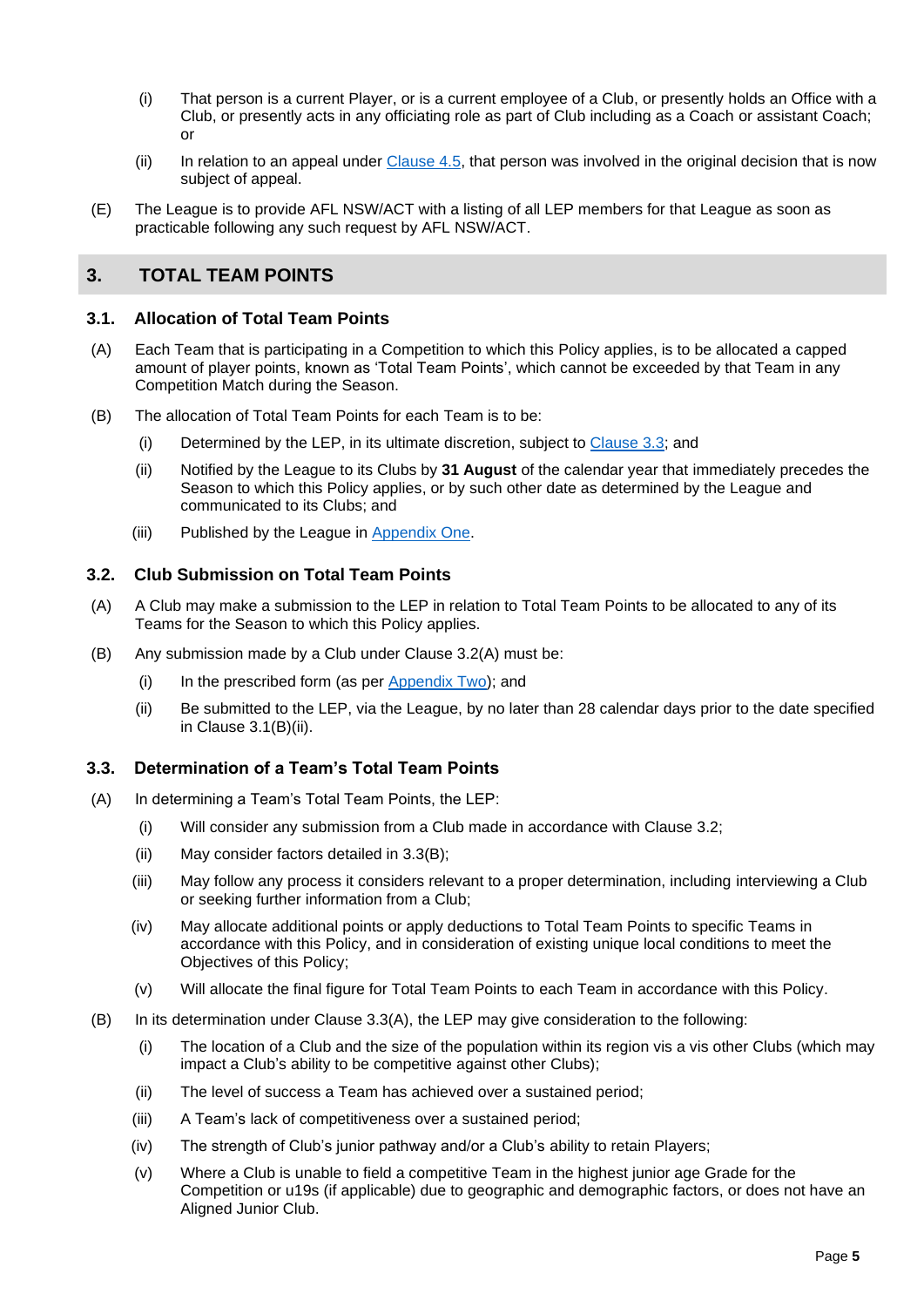(C) The determination of a Team's Total Team Points for the Season by the LEP is final and is not subject of further appeal rights under this Policy, the Rules or the Handbook.

## <span id="page-6-0"></span>**3.4. Matchday Application of Total Team Points**

- (A) For any Team participating in a Competition Match to which this Policy applies, a Club must ensure that:
	- (i) The Total Team Points for the Team is calculated on the maximum number of Players allowed to participate in the Team for the relevant Competition as defined in the Rules; and
	- (ii) The Total Team Points does not exceed the number of points allocated under [Clause](#page-5-1) 3.1 and [Appendix One.](#page-13-1)
	- (iii) A Team Sheet is completed in accordance with the Rules, and that Team Sheet details:
		- (a) the maximum number of players allowed for the Team;
		- (b) the Player Point Value for each Player selected on the Team Sheet.
- (B) Any Club that fails to comply with Clause 3.4(A) will be subject of disciplinary action in accordance with [Clause 5](#page-12-1) this Policy.

*[Guidance Note: Player Points Values and Total Team Points will be managed via PlayHQ. Play HQ will not permit a Club to enter and submit a Team Sheet that has an allocation of more than that Team's permitted Total Team Points for a Match]*

## <span id="page-6-1"></span>**3.5. [Variation Hume Football League] - Total Team Points**

- (A) The four bottom place teams from 2021 season will receive additional Total Team Points as follows:
	- $(iv)$  39 points 9<sup>th</sup> & 10<sup>th</sup> place teams
	- (v) 41 points 11<sup>th</sup> & 12<sup>th</sup> place teams
- (B) Accordingly, the Clubs with additional points dispensation for the 2022 season:
	- (vi) Culcairn = 39 points
	- (vii) Howlong = 39 points
	- (viii) Billabong Crows = 41 points
	- (ix) Murray Magpies = 41 points

### <span id="page-6-2"></span>**3.6. [Variation AFL Canberra] - Total Team Points**

- (A) Individual Total Team Points Cap for Men's First Grade are as follows:
	- (x) Gungahlin Jets 44 points
	- (xi) Tuggeranong Valley 44 Points
	- (xii) Ainslie Tricolours 34 Points
	- (xiii) Belconnen Magpies 34 Points
	- (xiv) Eastlake Demons 34 Points
	- (xv) Queanbeyan Tigers 34 Points

## <span id="page-6-3"></span>**4. INDIVIDUAL PLAYER POINTS VALUE**

### <span id="page-6-4"></span>**4.1. Determining Player Points Value**

- (A) Any Player who participates in a Competition to which this Policy applies must be assigned a Player Points Value in accordance with this Policy.
- (B) The determination of a Player Points Value takes into account that Player's playing history and achievements and is structured in a way to promote Player development, loyalty, and retention.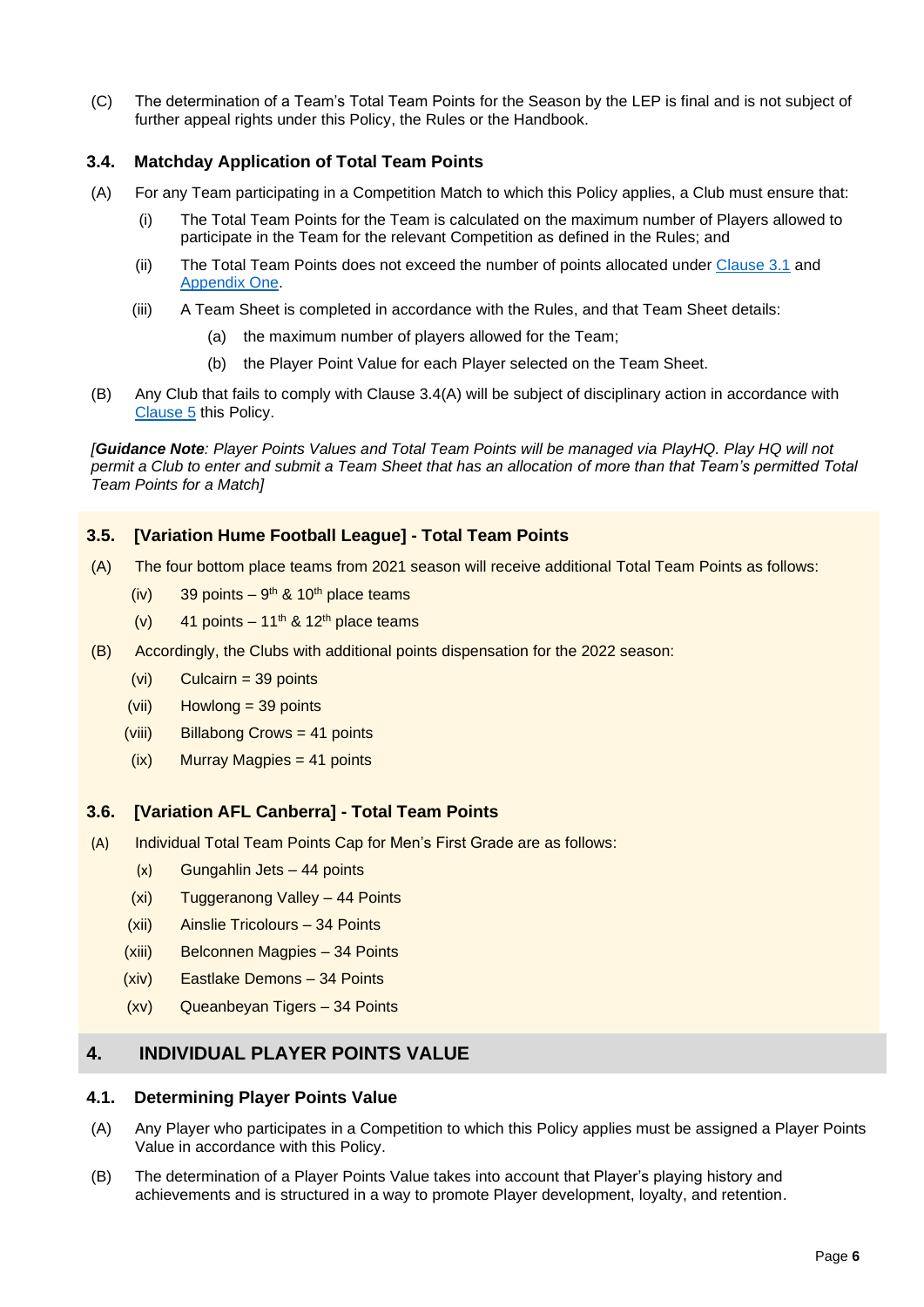(C) Table 3 establishes the key steps to determining a Player Points Value.

#### **Table 3 – Method of Determining a Player Points Value**

| <b>Step</b> | <b>Requirement</b>                           | <b>Policy Reference</b> |
|-------------|----------------------------------------------|-------------------------|
|             | Determine the Player Category and Base Value | Clause 4.2 and Table 4  |
|             | Determine if any Additions apply             | Clause 4.3 and Table 6  |
| 3           | Determine if any Deductions apply            |                         |

- (D) The Player Points Value for any Player playing for a Team in a Match under a Permit is to be assessed as if the Player is a Transferred Player.
- (E) A playing coach or playing assistant coach is, for the purpose of this Policy, classified as a Player.

## <span id="page-7-0"></span>**4.2. Player Categories and Base Value**

- (A) Except for an Existing Player, a Player Category and Base Value is to be
	- (i) Determined by reference to [Table 4;](#page-7-1) and
	- (ii) Based on the date the Player last registered at the current Club as a new Player or as a Transferred Player.
- (B) For an Existing Player:
	- (i) The Player Category (and Base Value) determined under the relevant former Policy continues to apply; and
	- (ii) A Club may not request a reassessment of the Player Category already determined under the relevant former Policy.

*[Guidance Example: If an Existing Player was previously assessed in 2021 or earlier as Senior Community Player (3 point player), but would be considered a Premium Competition Player (4 point player) under this Policy, the Player will still be categorised as a Senior Community Player with a base value of 3 points.]*

- (C) Where a Player qualifies in more than one Player Category, the Player Category with the highest points will apply, except where a Player is assessed as a Category 1 Player.
- <span id="page-7-2"></span>(D) Where a Player does not meet any of the Player Categories, the Club will need to apply, via the League, for a determination by the League Equalisation Panel of the appropriate Player Points Value.
- <span id="page-7-1"></span>(E) In determining the Player Points Value under Clause 4.2(D), the League Equalisation Panel will have regard to all relevant factors so as not to unreasonably restrict the Player's movement.

| Category   | <b>Base</b><br>Value | <b>Player Type</b>               | <b>Definition</b>                                                                                                                                                       |
|------------|----------------------|----------------------------------|-------------------------------------------------------------------------------------------------------------------------------------------------------------------------|
| Category 6 | 6 points             | <b>AFL Player</b>                | Minimum one (1) AFL match in any of the current of<br>previous three (3) Seasons                                                                                        |
| Category 5 | 5 points             | Tier 1 State<br>League Player    | Minimum 5 Highest Senior Grade matches in any of<br>the current or previous 3 seasons in a Tier 1 State<br>League (see Table 5 for League Categories)                   |
|            |                      | <b>NAB League</b><br>Player      | Minimum five (5) NAB League (from 2021) / TAC Cup<br>(to 2020) matches in any of the current or previous 3<br>seasons                                                   |
| Category 4 | 4 points             | Premium<br>Competition<br>Player | Minimum five (5) Highest Senior Grade matches in<br>any of the current or previous 3 seasons in a<br>Premium Competition League (see Table 5 for<br>League Categories). |

### **Table 4 – Player Categories**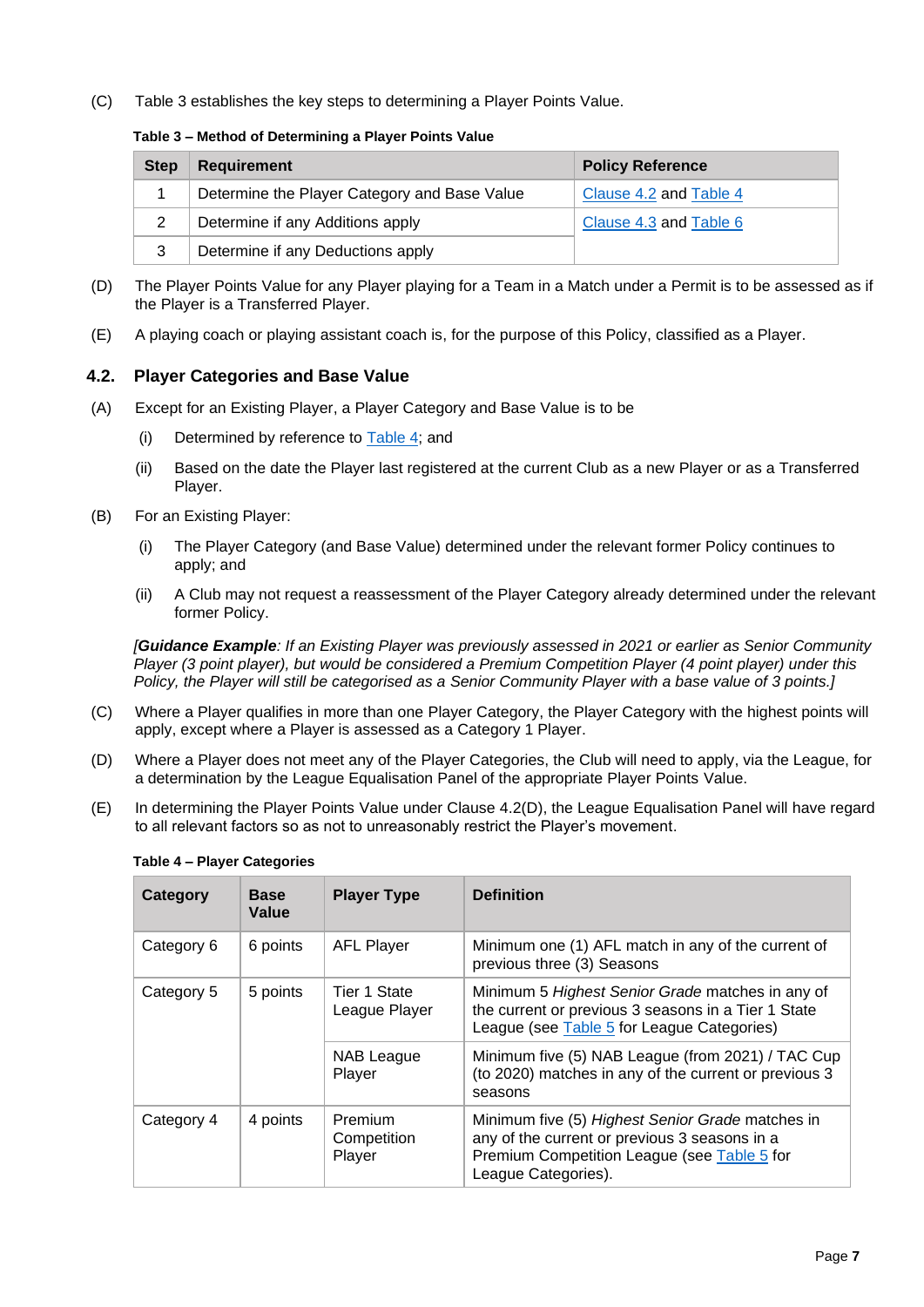|            |          |                                                                              | Played more reserves (non-Highest Senior Grade)<br>than Highest Senior Grade matches in a Tier 1 State<br>League in the previous season.                                                                                                            |  |
|------------|----------|------------------------------------------------------------------------------|-----------------------------------------------------------------------------------------------------------------------------------------------------------------------------------------------------------------------------------------------------|--|
| Category 3 | 3 points | Senior<br>Community<br>Player                                                | Played the same or more Highest Senior Grade than<br>reserves (non-Highest Senior Grade) matches in total<br>in any of the current or previous three (3) Seasons<br>(excluding Premium Competition Leagues - see<br>Table 5 for League Categories). |  |
|            |          | Transferred<br>Junior                                                        | Player recruited from an U19's or Junior competition<br>and does not meet the Home Player definition.                                                                                                                                               |  |
| Category 2 | 2 points | Development<br>Community<br>Player                                           | Played more reserves (non-Highest Senior Grade)<br>than Highest Senior Grade matches in total in the<br>current and previous three (3) seasons at a<br>community football level.                                                                    |  |
|            |          |                                                                              | Played only International Matches within the current<br>and previous three (3) seasons.                                                                                                                                                             |  |
|            |          | <b>Farrer FNL</b><br><b>Variation</b><br><b>University</b><br><b>Student</b> | <b>Current Charles Sturt University students who have</b><br>transferred to the Charles Sturt University Football<br>Club from a community or premier competition club<br>outside of AFL Riverina Competitions.                                     |  |
| Category 1 | 1 point  | Home Player                                                                  | Played forty (40) or more Matches at an Aligned<br>Junior Club up to and including the highest available<br>Junior or Youth Grade the Club has participated in.<br>Does not apply to AFL Canberra.                                                  |  |
|            |          |                                                                              | <b>AFL Canberra Variation</b>                                                                                                                                                                                                                       |  |
|            |          |                                                                              | Played forty (50) or more Matches at an Aligned<br>Junior Club up to and including the highest available<br>Junior or Youth Grade the Club has participated in                                                                                      |  |
|            |          |                                                                              | Player who has only played at that Club or an Aligned<br>Junior Club.                                                                                                                                                                               |  |
|            |          |                                                                              | <b>AFL Canberra Variation</b><br>Rising Stars Men's U18's Competitions constitutes a<br>junior competition for the purposes of Home Player<br>status.                                                                                               |  |
|            |          | Inactive Player                                                              | Player who has not played a competition Match in the<br>current of previous three (3) Seasons. For the<br>purposes of this provision, a 'competition Match' is<br>one in a League that is covered by any of the<br>Categories in this Table 4.      |  |

*[Guidance Note: As an example of determining the "previous three seasons" in Table 4, for a player who registers with a club at the beginning of, or part way through, the 2022 season, the previous three seasons would be 2021, 2020 and 2019.]*

- <span id="page-8-0"></span>(F) [**AFL Canberra Variation**] School-based players will be classified as follows:
	- (xvi) Players who commenced playing football at Marist College Canberra will be classified as a Home Player and thus a one (1) point player for the Senior Club based in the geographical area of the Player's residence at that time. For example, if a player resides in Gordon they would be classified as a one (1) point player at Tuggeranong Valley AFC.
	- (xvii) Players registered to an AFL Canberra Club outside of their geographical area will be classified as a four (4) point player in their first season with that Club. For example, a player resides in Gordon, but intends to play for the Belconnen Magpies would be classified as a four (4) point player.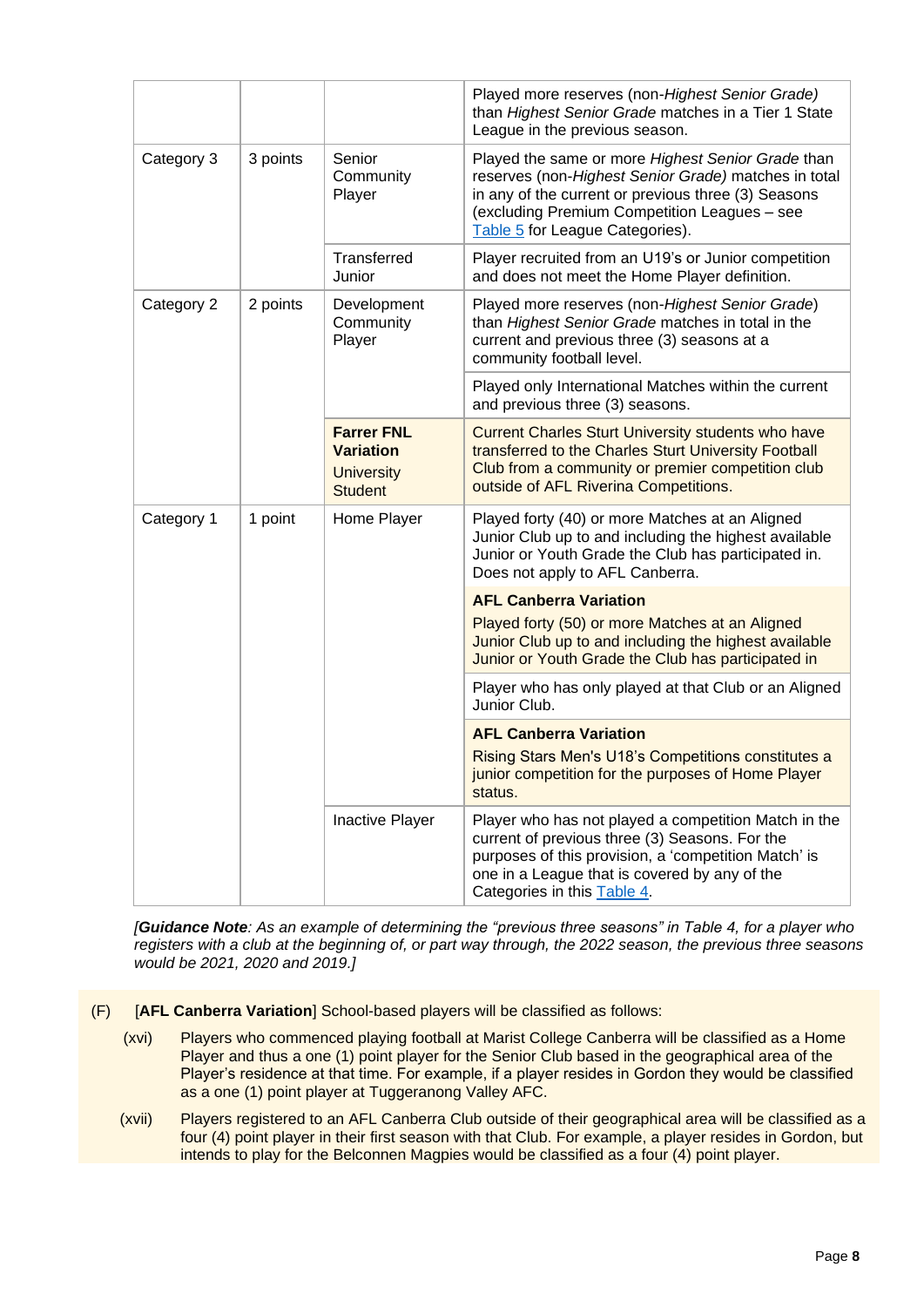(xviii) Players who commenced playing junior football at an AFL Canberra Club (and have not played 50 junior competition matches at that Club), will have their matches played at Marist College Canberra counted towards the number of matches played at their initial junior AFL Canberra Club.

| <b>Type</b>            | State /<br><b>Territory</b> | League                                                                    |  |  |  |
|------------------------|-----------------------------|---------------------------------------------------------------------------|--|--|--|
| <b>Tier 1 State</b>    | Multiple                    | North East Australian Football League ('NEAFL') to 2019                   |  |  |  |
| League                 | <b>SA</b>                   | South Australian National Football League ('SANFL')                       |  |  |  |
|                        | Multiple                    | Victorian Football League ('VFL')<br>- incorporating East Coast from 2021 |  |  |  |
|                        | <b>WA</b>                   | Western Australian Football League ('WAFL')                               |  |  |  |
| Premium                | <b>ACT</b>                  | <b>AFL Canberra</b>                                                       |  |  |  |
| Competition<br>Leagues | <b>NSW</b>                  | <b>AFL Hunter Central Coast</b>                                           |  |  |  |
|                        |                             | <b>AFL Sydney</b>                                                         |  |  |  |
|                        |                             | Farrer Football Netball League                                            |  |  |  |
|                        |                             | Hume Football Netball League                                              |  |  |  |
|                        |                             | Riverina Football Netball League                                          |  |  |  |
|                        | <b>NT</b>                   | Northern Territory Football League ('NTFL')                               |  |  |  |
|                        | <b>QLD</b>                  | Queensland Australian Football League ('QAFL')                            |  |  |  |
|                        |                             | Queensland Football Association ('QFA')                                   |  |  |  |
|                        | <b>SA</b>                   | Adelaide Football League                                                  |  |  |  |
|                        |                             | Adelaide Hills Football League                                            |  |  |  |
|                        |                             | Southern Football League                                                  |  |  |  |
|                        | <b>TAS</b>                  | Tasmania State League ('TSL')                                             |  |  |  |
|                        | <b>VIC</b>                  | <b>AFL Outer East</b>                                                     |  |  |  |
|                        |                             | <b>Ballarat Football Netball League</b>                                   |  |  |  |
|                        |                             | Bendigo Football Netball League                                           |  |  |  |
|                        |                             | Eastern Football Netball League                                           |  |  |  |
|                        |                             | <b>Essendon District Football League</b>                                  |  |  |  |
|                        |                             | Geelong Football Netball League                                           |  |  |  |
|                        |                             | <b>Gippsland Football League</b>                                          |  |  |  |
|                        |                             | <b>Goulburn Valley League</b>                                             |  |  |  |
|                        |                             | Hampden Football League                                                   |  |  |  |
|                        |                             | Murray Football League                                                    |  |  |  |
|                        |                             | Mornington Peninsula Football Netball League                              |  |  |  |
|                        |                             | Northern Football Netball League                                          |  |  |  |
|                        |                             | Ovens & Murray Football League                                            |  |  |  |
|                        |                             | Southern Football Netball League                                          |  |  |  |
|                        |                             | Victorian Amateur Football Association                                    |  |  |  |
|                        |                             | Western Region Football League                                            |  |  |  |
|                        | <b>WA</b>                   | Perth Football League ('WAAFL')                                           |  |  |  |

### **Table 5 – League Categories**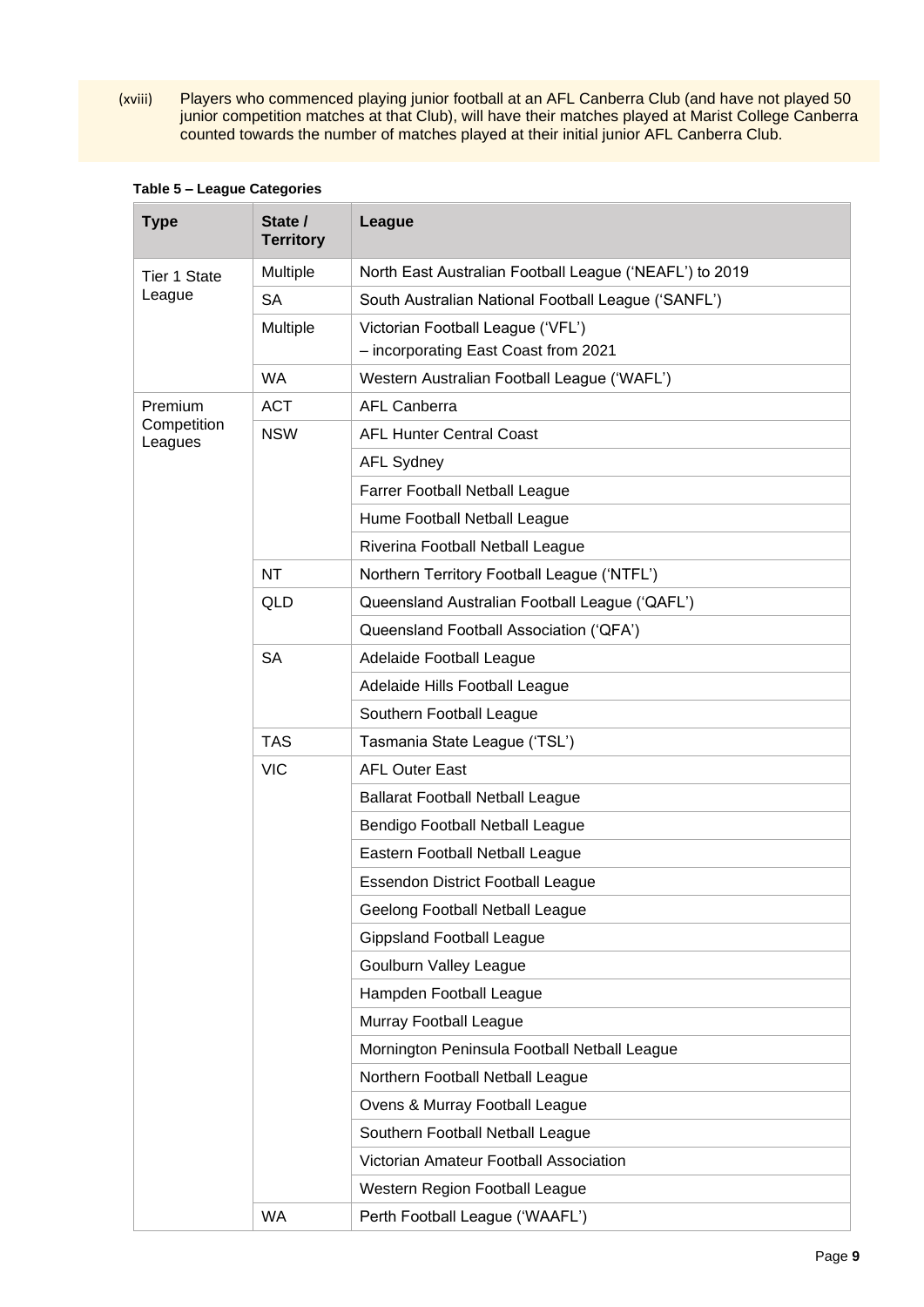## <span id="page-10-0"></span>**4.3. Additions and Deductions**

- (A) In calculating a Player Points Value, any Additions and Deductions are to be determined by reference to Table 6.
- <span id="page-10-2"></span>(B) Additions and Deductions do not apply to a player who is classified as a Home Player or an Inactive Player.

| <b>Type</b> | Value   | <b>Applies To</b>                                                                                                                                                                                                                                | <b>Exceptions / Explanatory Notes</b>                                                                                                                 |
|-------------|---------|--------------------------------------------------------------------------------------------------------------------------------------------------------------------------------------------------------------------------------------------------|-------------------------------------------------------------------------------------------------------------------------------------------------------|
| Addition    | 1 Point | A Transferred Player who:<br>(a) will be competing against a<br>Former Club in a competition<br>Grade to which this Policy<br>applies; and<br>(b) was registered with that Former<br>Club in the current or any of the<br>past five (5) seasons. | This does not apply to a Category 2<br>Development Community Player                                                                                   |
|             |         | If Player is granted Transfers to three<br>or more Clubs in the period spanning<br>the current and past three (3)<br>seasons.                                                                                                                    | This applies even if the player:                                                                                                                      |
|             |         |                                                                                                                                                                                                                                                  | • did not play a game at a Club following<br>the Transfer; or                                                                                         |
|             |         |                                                                                                                                                                                                                                                  | • is transferring back to a Former Club<br>unless deemed a Home Player<br>following the Transfer.                                                     |
|             |         |                                                                                                                                                                                                                                                  | Player movement via a Permit is not<br>included.                                                                                                      |
|             |         |                                                                                                                                                                                                                                                  | A club may apply to the League for the<br>exclusion of a Transfer where it provides<br>evidence that the Transfer was necessary<br>due to:            |
|             |         |                                                                                                                                                                                                                                                  | • a Defence Force placement; or                                                                                                                       |
|             |         |                                                                                                                                                                                                                                                  | • a Player's former Club no longer<br>operating or participating in a<br>competition; or                                                              |
|             |         |                                                                                                                                                                                                                                                  | a Player moving out of the AFL (Tier 6<br>Category) or NAB League.                                                                                    |
| Deduction   | 1 Point | For each Season of Service to the<br>Club (minimum five (5) senior or<br>reserves matches per Season), even<br>if not in consecutive years, until the<br>Player reaches one (1) point.                                                           | If the Player is eligible for underage football<br>at that club, it must be five (5) senior<br>matches to meet the criteria for a year of<br>service. |
|             |         |                                                                                                                                                                                                                                                  | Any match played on Permit is not to be<br>included in the five (5) game threshold.                                                                   |
|             |         |                                                                                                                                                                                                                                                  | <b>AFL Canberra Variation</b>                                                                                                                         |
|             |         |                                                                                                                                                                                                                                                  | Participation in the Rising Stars - Mens<br>U18s competition does not constitute<br>service for the purposes of a season of<br>service                |

**Table 6 – Additions & Deductions for Player Points Value**

- <span id="page-10-3"></span><span id="page-10-1"></span>(C) [**Marquee Player Variation**] Each Club from a League listed in Table 1 can recruit and nominate one AFL Player (category 6) or one Tier 1 State League Player (category 5) to be classed as a Marquee Player for the season with a Base Value assessed as follows.
	- (xix) A nominated AFL Player (category 6) will revert to 3 points; or
	- (xx) A nominated Tier 1 State League Player (category 5) will revert to 2 points.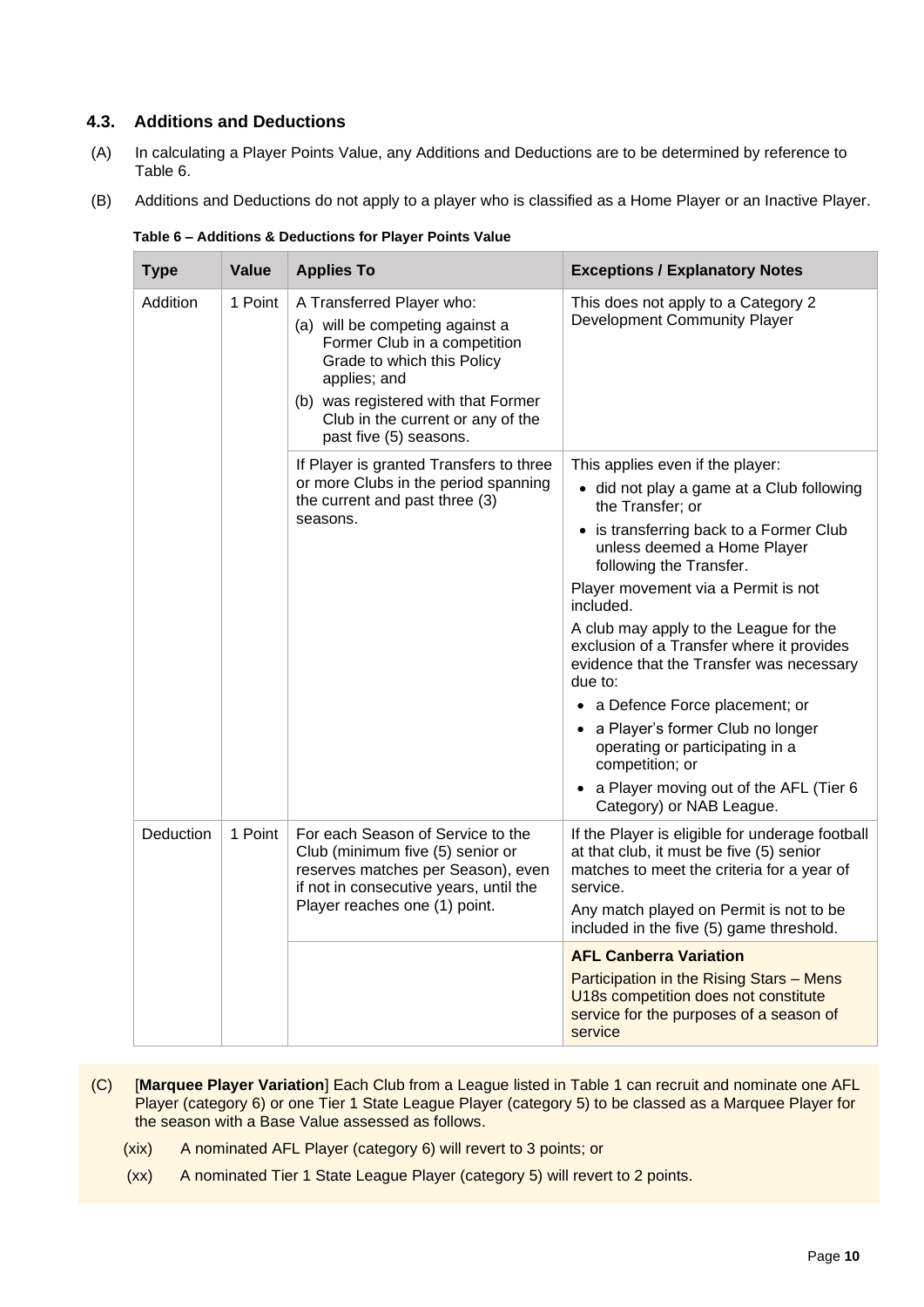## <span id="page-11-0"></span>**4.4. Process & Responsibilities**

(A) The process detailed in Table 7 applies to the assessment of Player Points Values by Leagues and Clubs.

#### **Table 7 – Process for Assessing and Determining Player Points Values**

| <b>Action</b>                                                                                                                                                                                                                                               |                                                                                                                                                                                                                            | <b>By</b> | <b>No Later Than</b> |
|-------------------------------------------------------------------------------------------------------------------------------------------------------------------------------------------------------------------------------------------------------------|----------------------------------------------------------------------------------------------------------------------------------------------------------------------------------------------------------------------------|-----------|----------------------|
| <b>Listing of Existing Players</b><br>Prepare a list (Appendix Three) for each Club of all Players from the previous<br>season who had a Player Points Value allocated. Populate the Player Name,<br>PlayHQ ID and Last Season PPV, then send to each Club. |                                                                                                                                                                                                                            |           | 1 February           |
|                                                                                                                                                                                                                                                             | <b>Club Assessment of Player Points Value</b>                                                                                                                                                                              | Club      | 14 March             |
| 1.                                                                                                                                                                                                                                                          | Flag any Existing Player on the list who will no longer be playing in a<br>senior competition at the Club (e.g retired, transferred). No further<br>assessment of these is required.                                       |           |                      |
| 2.                                                                                                                                                                                                                                                          | Any Existing Player who was assessed last season as having a PPV of<br>1 point can be recorded again with a PPV of 1 point.                                                                                                |           |                      |
| 3.                                                                                                                                                                                                                                                          | Assess any remaining Existing Player to determine if a Season of<br>Service Deduction applies, and recalculate the final Player Points Value<br>accordingly;                                                               |           |                      |
| 4.                                                                                                                                                                                                                                                          | Add any new Players to the list who are expected to play senior grade<br>football (transitioning Juniors, Transferring Players, new registrations),<br>and assess each Player Points Value in accordance with this Policy. |           |                      |
| 5.                                                                                                                                                                                                                                                          | Complete the declaration and return the competed list to the League.                                                                                                                                                       |           |                      |
|                                                                                                                                                                                                                                                             | <b>League review of Player Points Value</b>                                                                                                                                                                                | League    | 21 March             |
| 1.                                                                                                                                                                                                                                                          | Review the completed list and determine if any amendments to a Player<br>Points Value are to be made.                                                                                                                      |           |                      |
| 2.                                                                                                                                                                                                                                                          | Advise the Club of any amendments made to a Player Points Value,<br>together with the reasons for this.                                                                                                                    |           |                      |
| 3.                                                                                                                                                                                                                                                          | Provide the Club with a copy of the final list.                                                                                                                                                                            |           |                      |
| 4.                                                                                                                                                                                                                                                          | Enter all Player Points Values in PlayHQ.                                                                                                                                                                                  |           |                      |

- (B) Should any Club knowingly make a false or incorrect declaration regarding a Player Points Value, the Club may be penalised by AFL NSW/ACT or the League in accordance with [Clause 5.1.](#page-12-1)
- (C) Where a Player is due to play in a Competition Match to which this Policy applies, and has not already been allocated a Player Points Value in accordance with Clause 4.4(A):
	- (i) The Player's Club is, as soon as it becomes aware the Player will be playing in a Match (but no later than 48 hours prior to the Match), to advise the League in writing of the Player's details, together with the Club's assessment of the Player Points Value; and
	- (ii) The Player is not eligible to participate in the Match until the League has confirmed or redetermined the Player Points Value and entered this in PlayHQ.
- (D) The League may, acting reasonably, reassess and redetermine a Player Points Value at any time where it is deemed inappropriate based on a Player's playing history or other relevant circumstances.

## <span id="page-11-1"></span>**4.5. Appeal of Player Points Value**

- (A) A Club may appeal a reassessment of a Player Points Value, made by the League under [Clause 4.4,](#page-11-0) by applying to the LEP.
- (B) Any appeal application by a Club under Clause 4.5(A) must:
	- (i) Be in writing;
	- (ii) Provide details of all grounds, together with any supporting evidence, that the club wishes to be considered by the LEP; and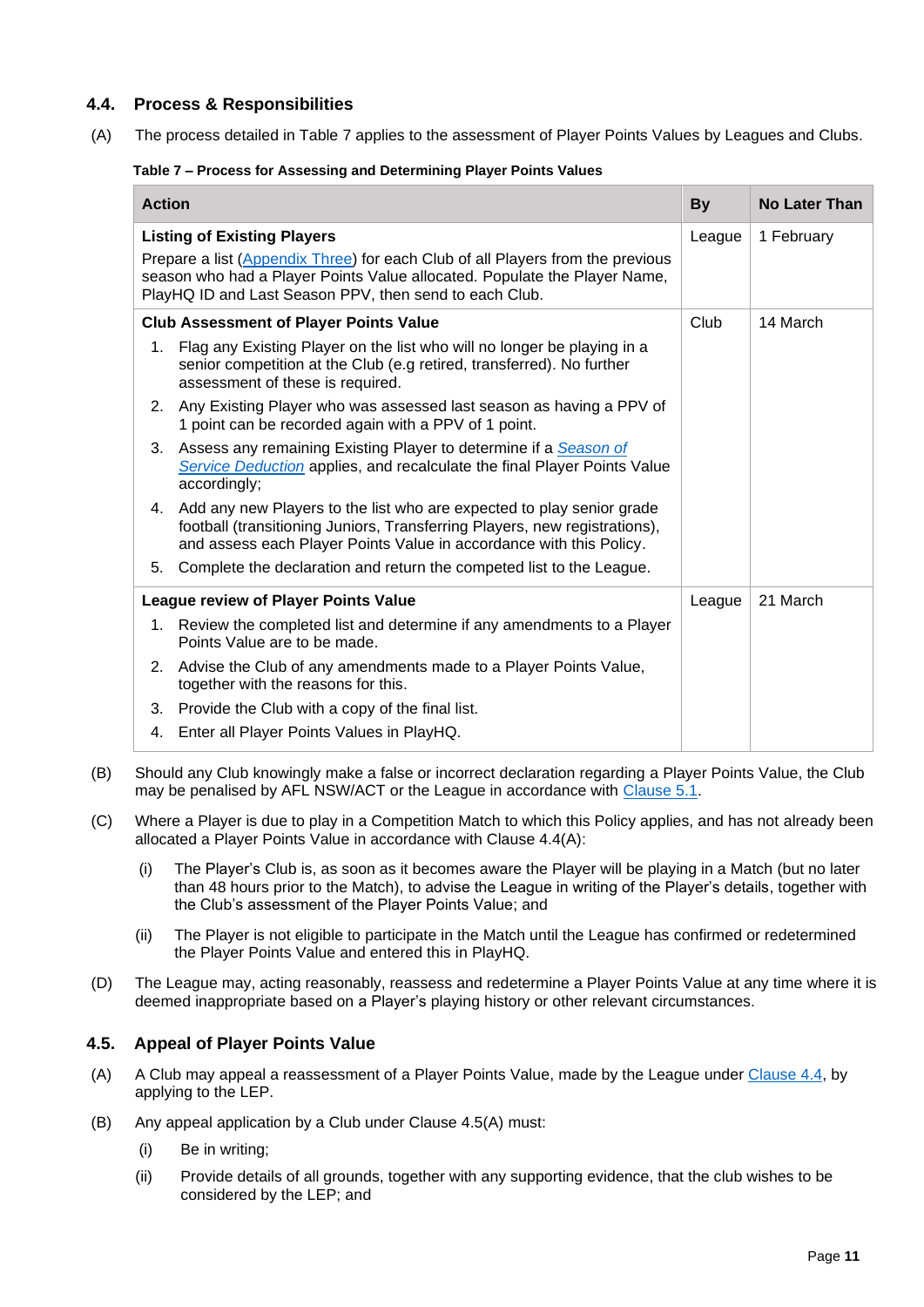<span id="page-12-4"></span>(iii) Be submitted to the LEP, via the League, by no later than 14 calendar days after the League decision was notified to the Club.

#### *[Guidance Note: Refer to [Appendix Five](#page-19-1) for an Appeal template]*

- (C) Any appeal application by a Club, made in accordance with Clause 4.5(B), is to be determined by the LEP within 14 days of receipt by the League unless it is not practicable to do so.
- (D) A LEP is not bound by the rules of evidence or by practices and procedures applicable to a court of law and may inform itself as to any matter in any such manner as it determines.
- (E) Any determination made by the LEP in accordance with Clause 4.5(C) is final and is not subject of further appeal rights under this Policy, the Rules or the Handbook.

## <span id="page-12-0"></span>**5. ENFORCEMENT**

### <span id="page-12-1"></span>**5.1. Compliance & Penalties**

- (A) A Club, Officials and Players are required to comply with this Policy.
- (B) The potential penalties or sanctions for any Club, Official or Player found to be in breach of this Policy may include (without limitation):
	- (i) Fines;
	- (ii) Termination or suspension of a Club's licence or affiliation;
	- (iii) Loss of premiership points (current Season and/ or in future Seasons);
	- (iv) Suspension of a Team's participation in the finals (current Season and/ or in future Seasons);
	- (v) Player/Official suspensions for those Players/Officials that knowingly provide false information to the Club;
	- (vi) Suspension or ban on registration, transfer and/or permit of players;
	- (vii) Any other sanction or penalty considered appropriate by AFL NSW/ACT or the relevant League.
- (C) AFL NSW/ ACT, or the relevant League, may enforce the terms of this Policy and invoke sanctions only if it has given the Club alleged to have infringed this Policy:
	- (i) reasonable details of the alleged infringement;
	- (ii) notice of possible sanctions; and
	- (iii) the opportunity to be heard in relation to the issues of infringement and sanction.
- (D) In applying any enforcement provisions in relation to any breach of the Policy, AFL NSW/ACT, or the relevant League, shall take into consideration whether the breach was assessed as:
	- (i) Unintentional where a Club or Official had not been provided with accurate information;
	- (ii) Interpretative where a Club or Official is considered to have reasonably misinterpreted the PPS Policy;
	- (iii) Intentional where a breach by a Club, Player or Official had occurred with little or no regard to the relevant Policy requirements.

## <span id="page-12-2"></span>**6. Miscellaneous**

### <span id="page-12-3"></span>**6.1. Matters Not Provided For**

AFL NSW/ACT may regulate any matters not provided for in this Policy in its sole and absolute discretion.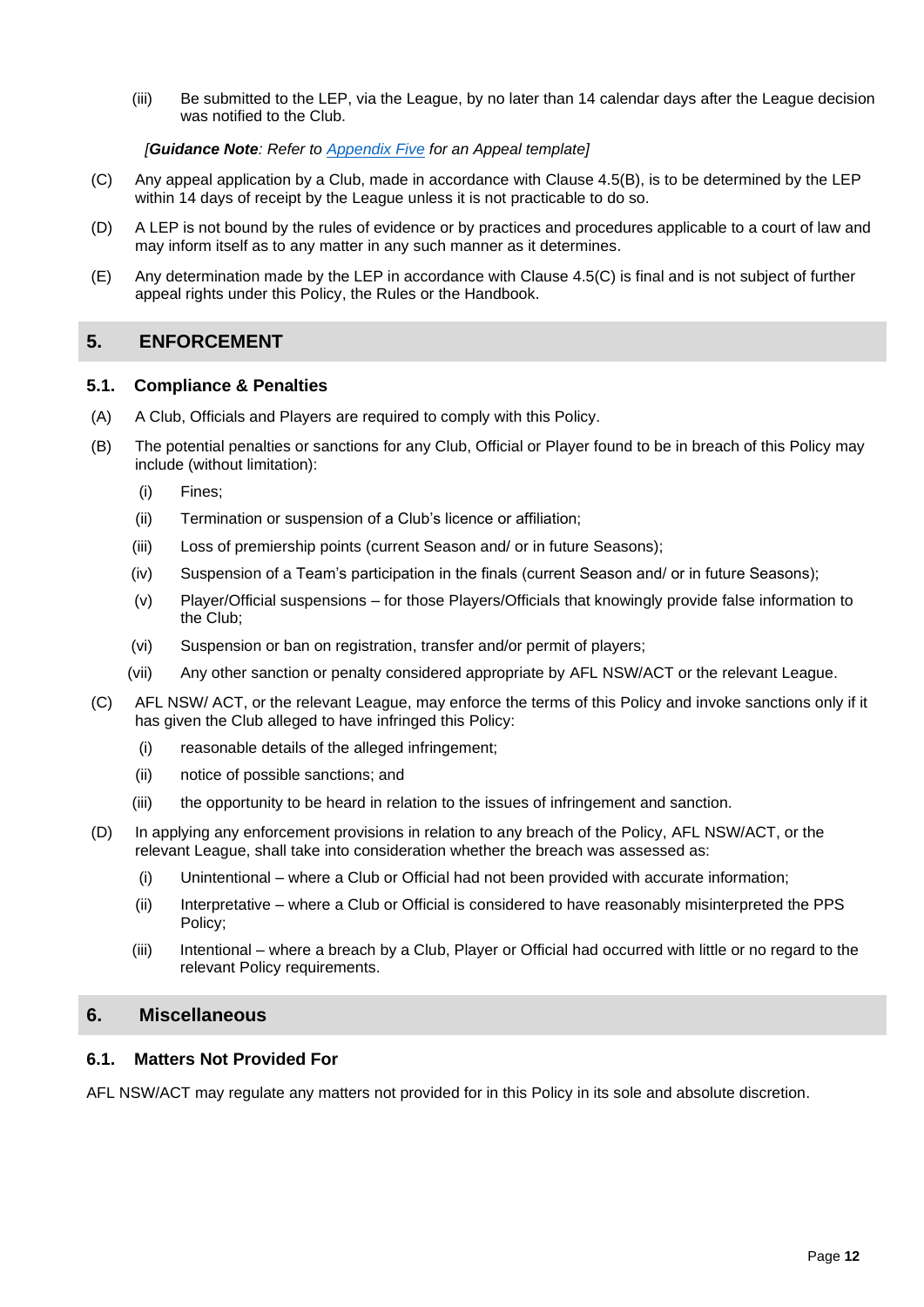<span id="page-13-0"></span>

<span id="page-13-1"></span>Appendix 1 PPS Policy Competition Total Team Points Allocation

This form is established under Clause 3.1 of the Player Points System Policy and lists the Total Team Points allocation for each Club in a Competition for the season to which the Policy applies.

| <b>Season &amp; League Details</b>          |  |  |  |
|---------------------------------------------|--|--|--|
| <b>Season</b>                               |  |  |  |
| League(s) to Which This<br>Appendix Applies |  |  |  |
|                                             |  |  |  |

| Total Team Points (as per Clause 3.1 of PPS Policy) |                                |                          |  |  |
|-----------------------------------------------------|--------------------------------|--------------------------|--|--|
| <b>Competition Name / Grade</b>                     | Club (or "All" if same points) | <b>Total Team Points</b> |  |  |
|                                                     |                                |                          |  |  |
|                                                     |                                |                          |  |  |
|                                                     |                                |                          |  |  |
|                                                     |                                |                          |  |  |
|                                                     |                                |                          |  |  |
|                                                     |                                |                          |  |  |
|                                                     |                                |                          |  |  |
|                                                     |                                |                          |  |  |
|                                                     |                                |                          |  |  |
|                                                     |                                |                          |  |  |
|                                                     |                                |                          |  |  |
|                                                     |                                |                          |  |  |
|                                                     |                                |                          |  |  |
|                                                     |                                |                          |  |  |
|                                                     |                                |                          |  |  |
|                                                     |                                |                          |  |  |
|                                                     |                                |                          |  |  |
|                                                     |                                |                          |  |  |
|                                                     |                                |                          |  |  |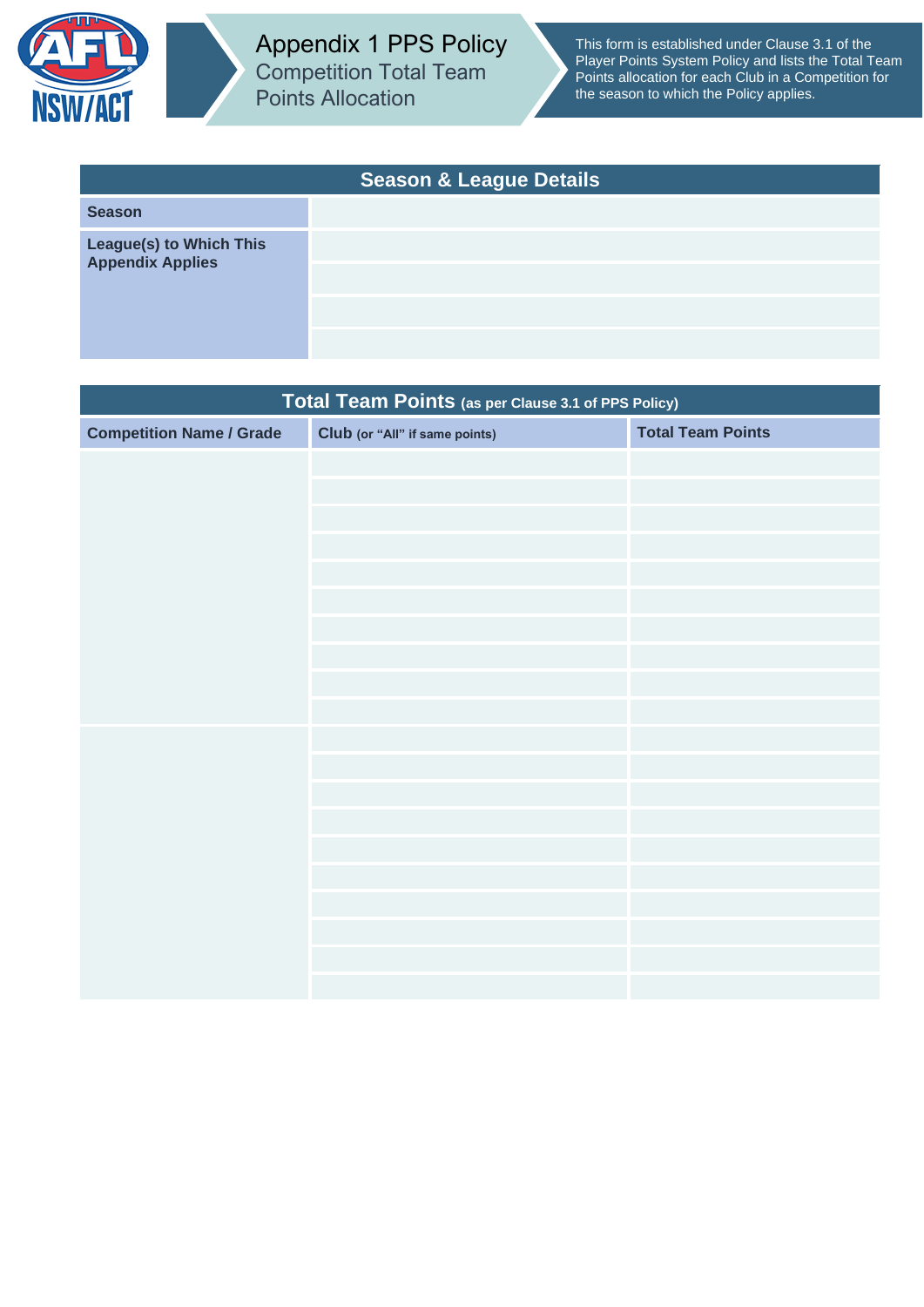<span id="page-14-0"></span>

| <b>Competition &amp; Club Details</b> |  |                 |  |  |
|---------------------------------------|--|-----------------|--|--|
| League                                |  |                 |  |  |
| <b>Competition Grade</b>              |  |                 |  |  |
| <b>Club</b>                           |  |                 |  |  |
| <b>Person Submitting Form</b>         |  | <b>Position</b> |  |  |

## <span id="page-14-1"></span>**Current Season Points Details**

**Current season Total Team Points**

**Average Total Team Points used this season**

**Highest Total Team Points used in any Round, and which Round(s)**

**Lowest Total Team Points used in any Round, and which Round(s)**

**Number of wins by Team in the Season & percentage**

## **Club Submission**

**Detail the Club's submission, including the grounds relied upon, for applying for additional Total Team Points (refer to Clause 3.3(B) of the PPS Policy)**

**Detail any known Player movement (incoming or outgoing) which may impact the Club's playing list for the next season. For any Player known to be leaving the Club, please provide the reason for this.**

**Detail how the Club considers this Points variation will be to the benefit of the competition as a whole**

**Detail other initiatives the Club is undertaking to ensure its competitiveness and sustainability**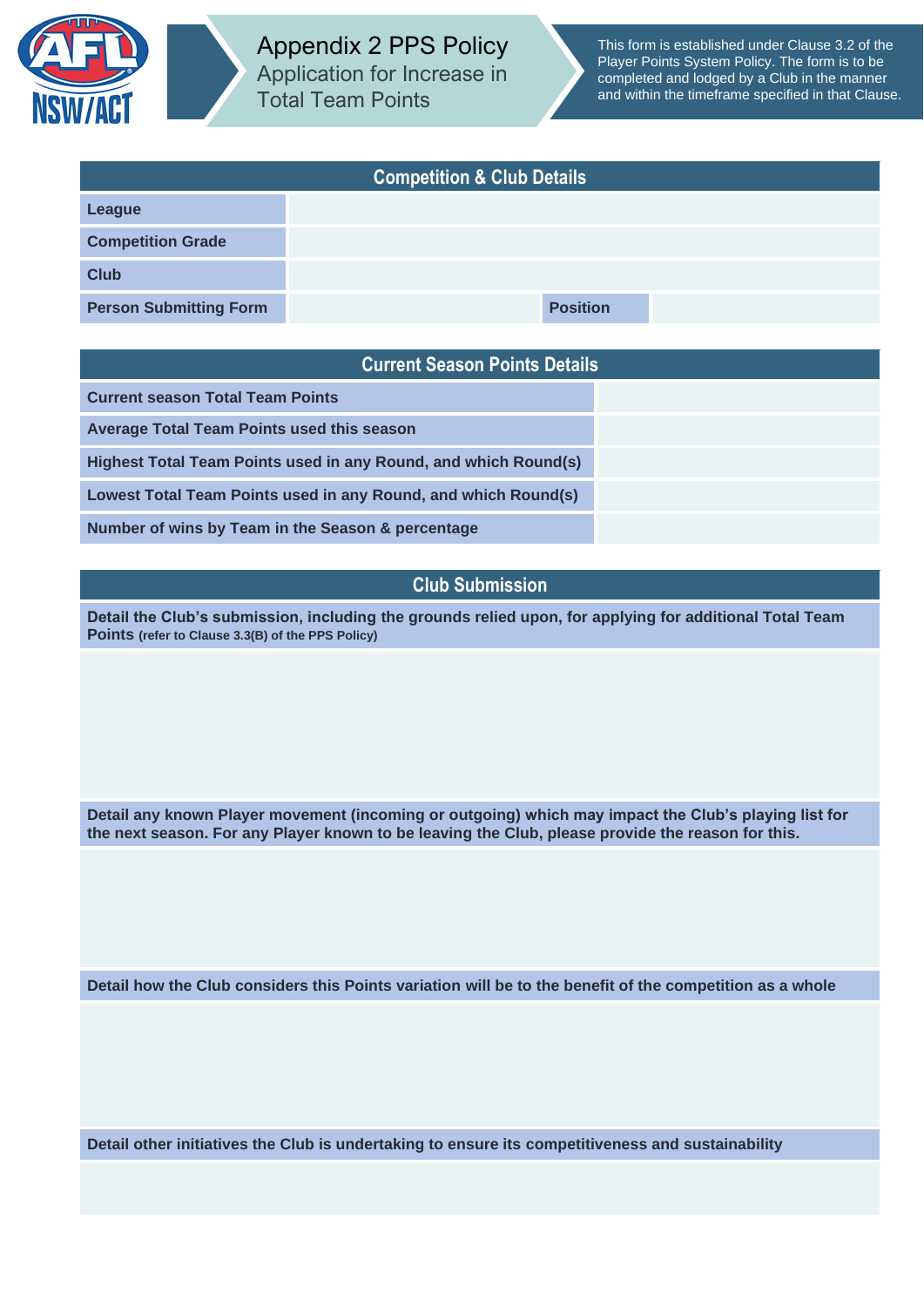**Attach any Evidence to support the Club's submission and list the attachments here**

| LEP Assessment (not for Club use)    |  |                           |  |  |
|--------------------------------------|--|---------------------------|--|--|
| <b>LEP Determination and Reasons</b> |  |                           |  |  |
|                                      |  |                           |  |  |
|                                      |  |                           |  |  |
|                                      |  |                           |  |  |
|                                      |  |                           |  |  |
| <b>Determination Complete</b>        |  | <b>Determination Date</b> |  |  |
| <b>League Notified</b>               |  | <b>Notified Date</b>      |  |  |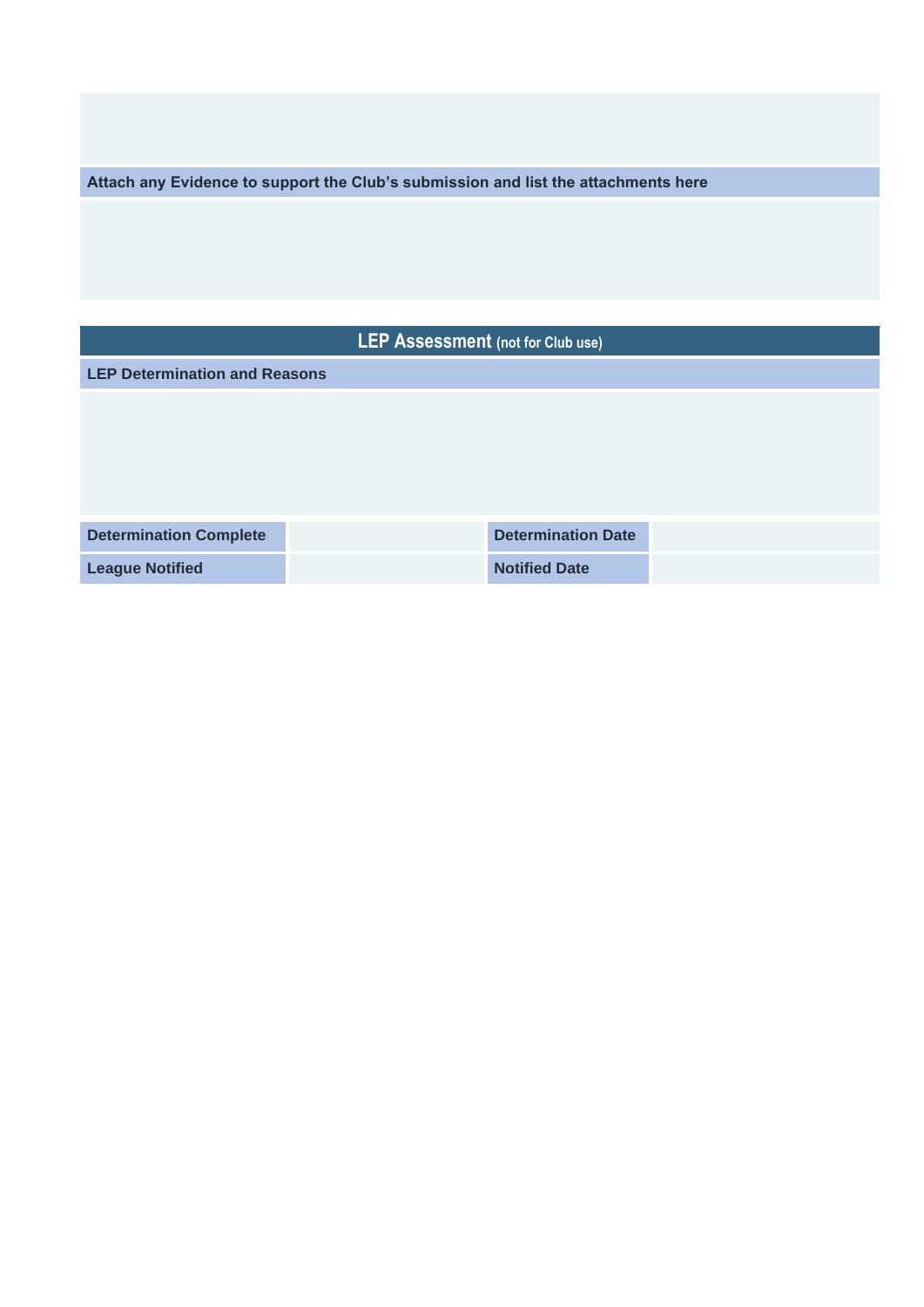

Appendix 3 PPS Policy Player Points Value Assessment (Club Player Listing)

This form is established under Clause 4.4 of the Player Points System Policy. The form is to be used by Leagues and Clubs to calculate and record individual Player Points Values for the season to which the Policy applies.

<span id="page-16-1"></span><span id="page-16-0"></span>**Club Name Competition Competition Competition Competition Season Player Points Values - Existing Players Player Name PlayHQ ID Last Season PPV Playing This Season (if 'no', leave in list, but don't allocate PPV) Eligible for Season of Service? (see Table 6) Club PPV League PPV League Comments**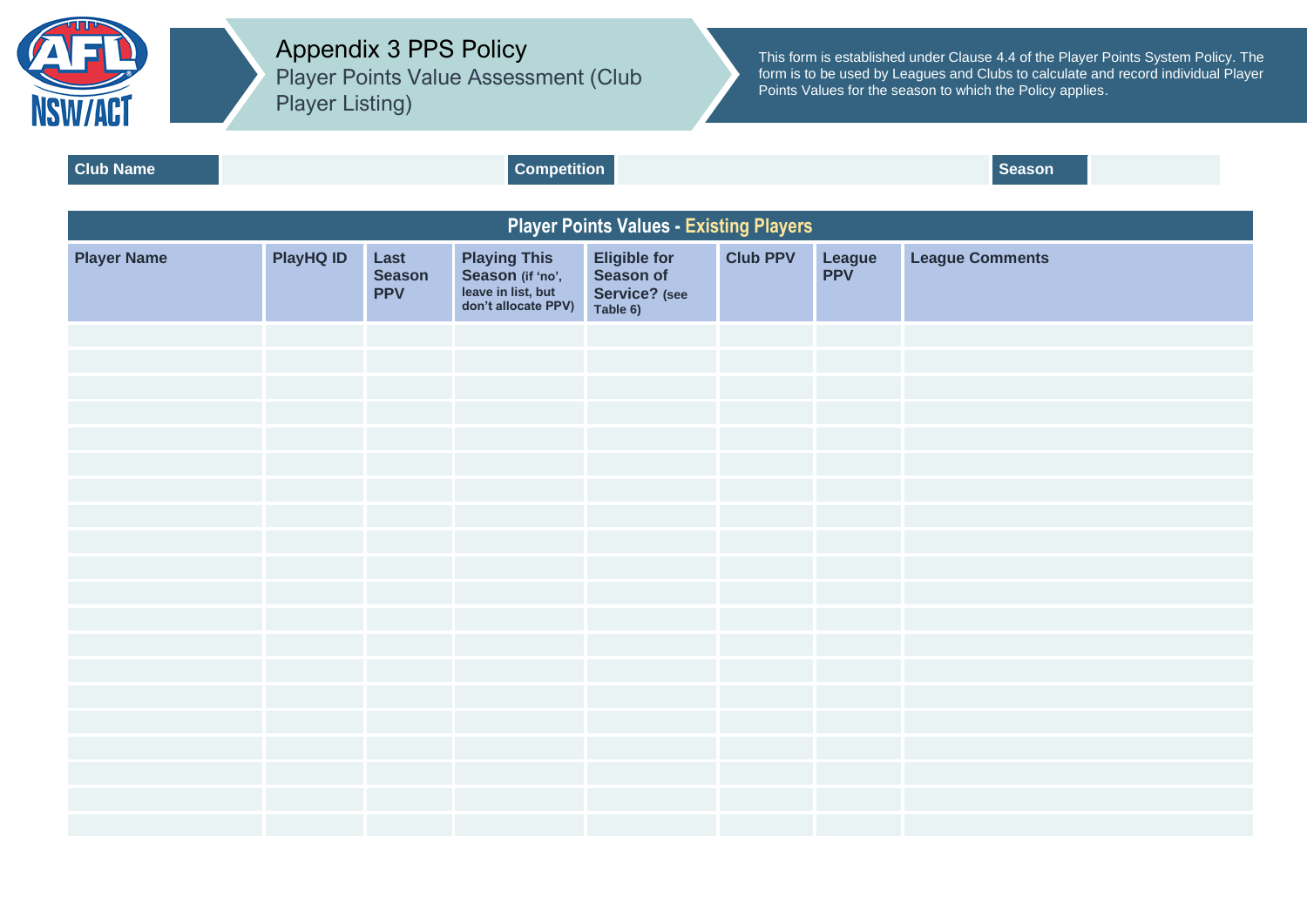| <b>Player Points Values - New Players</b> |           |                        |                      |                  |                   |                           |                      |                        |
|-------------------------------------------|-----------|------------------------|----------------------|------------------|-------------------|---------------------------|----------------------|------------------------|
| <b>Player Name</b>                        | PlayHQ ID | <b>Player Category</b> | <b>Base</b><br>Value | <b>Additions</b> | <b>Deductions</b> | <b>Club</b><br><b>PPV</b> | League<br><b>PPV</b> | <b>League Comments</b> |
|                                           |           |                        |                      |                  |                   |                           |                      |                        |
|                                           |           |                        |                      |                  |                   |                           |                      |                        |
|                                           |           |                        |                      |                  |                   |                           |                      |                        |
|                                           |           |                        |                      |                  |                   |                           |                      |                        |
|                                           |           |                        |                      |                  |                   |                           |                      |                        |
|                                           |           |                        |                      |                  |                   |                           |                      |                        |
|                                           |           |                        |                      |                  |                   |                           |                      |                        |
|                                           |           |                        |                      |                  |                   |                           |                      |                        |
|                                           |           |                        |                      |                  |                   |                           |                      |                        |
|                                           |           |                        |                      |                  |                   |                           |                      |                        |
|                                           |           |                        |                      |                  |                   |                           |                      |                        |
|                                           |           |                        |                      |                  |                   |                           |                      |                        |
|                                           |           |                        |                      |                  |                   |                           |                      |                        |

**Club Declaration**

In completing and submitting this form on behalf of the Club, I declare that, to the best of my knowledge, all the information contained herein is true and accurate. I am *aware that penalties may apply to the Club, an Official and/or a Player if any of the information contained herein is found to be false or is in breach of the Player Points System Policy.*

**Person Submitting Form Date Position Position Position Date Date Date**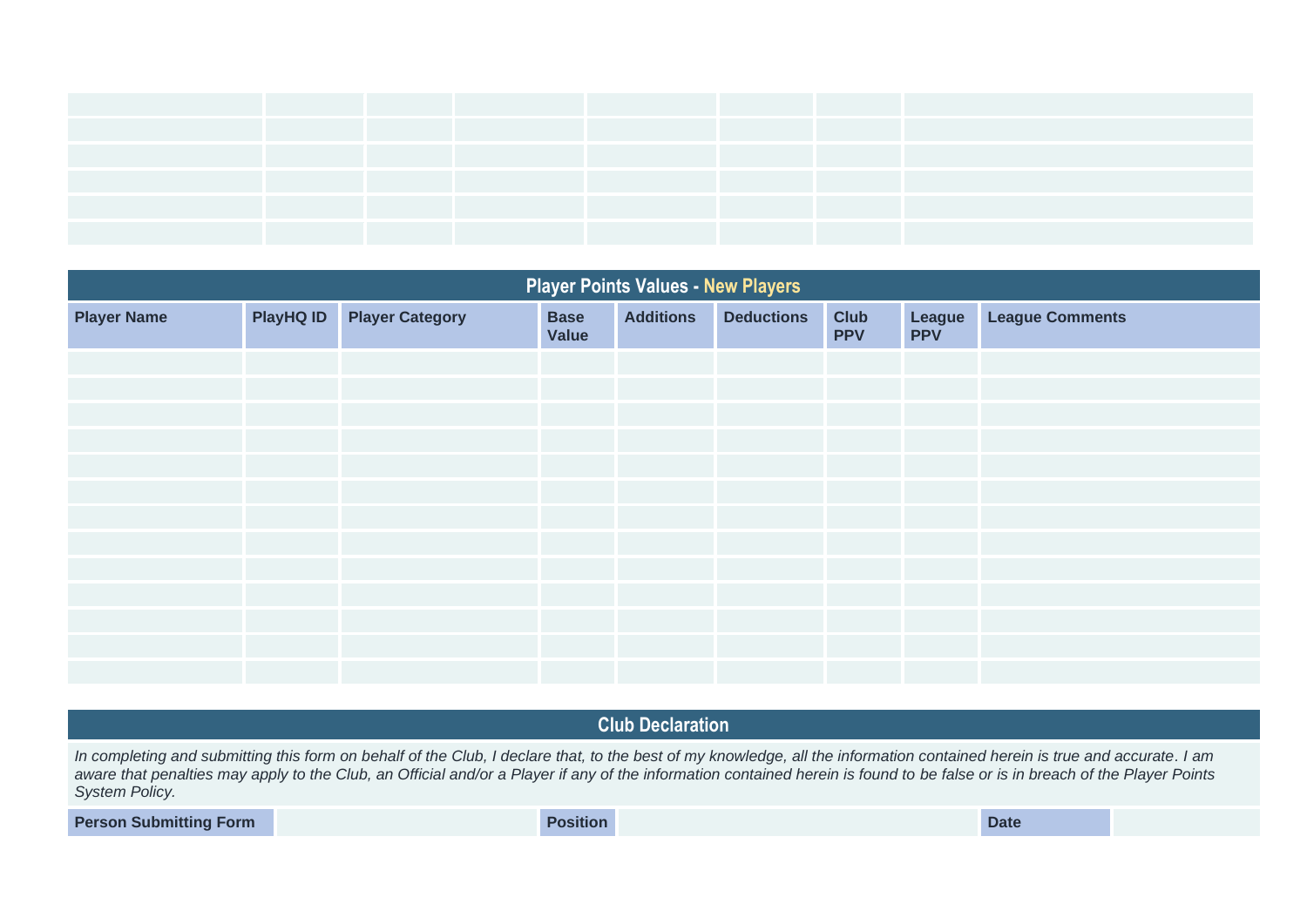

## Appendix 4 PPS Policy Player Points Value Assessment (Flowchart)

This flowchart is for guidance only to assist calculate a Player Points Value in accordance with the Player Points System Policy. The flowchart is based on the generic Policy and does not account for any variations that may apply to a particular League.

<span id="page-18-0"></span>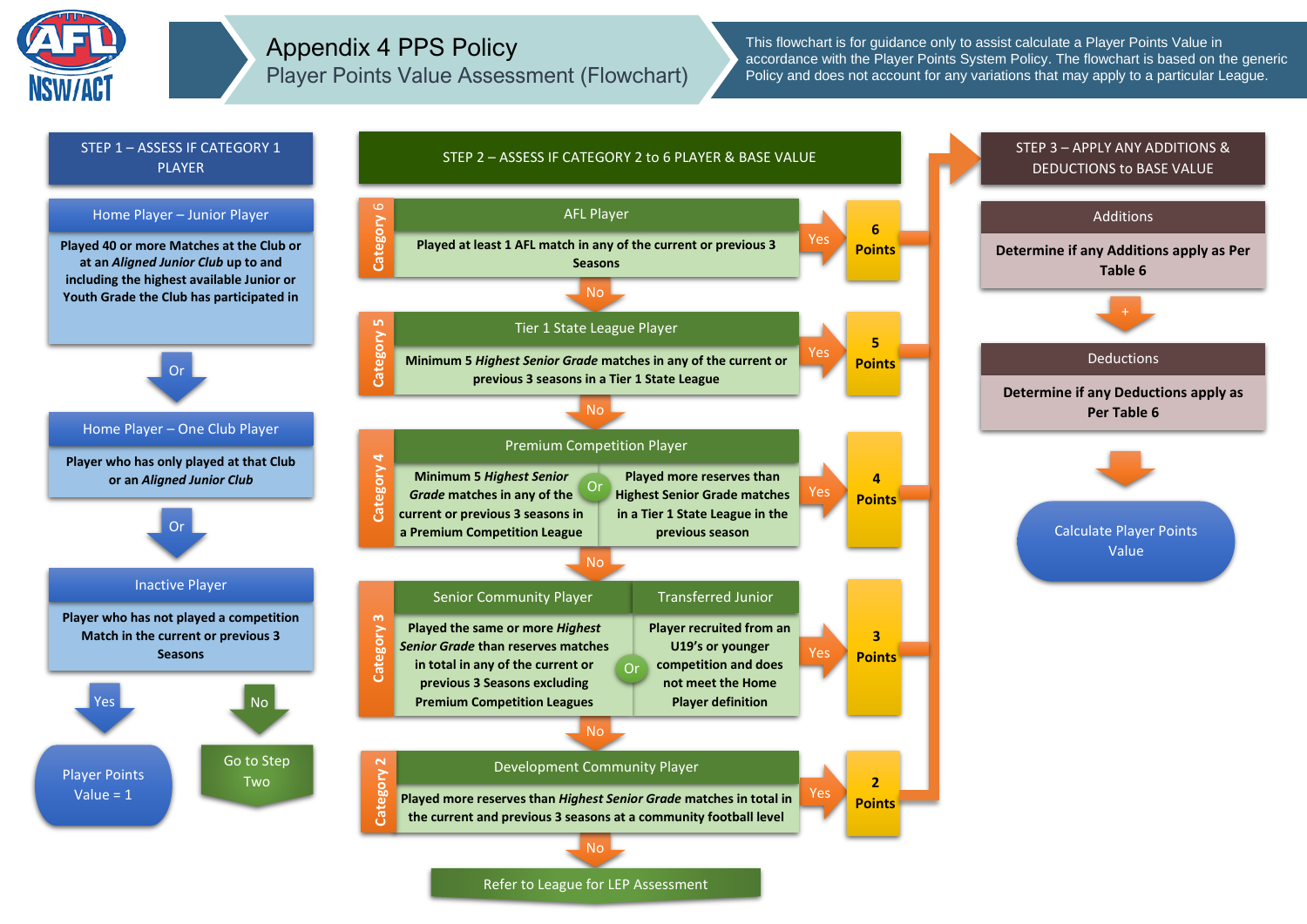<span id="page-19-0"></span>

<span id="page-19-1"></span>

| <b>Club Details</b>                                                                            |                        |                           |                 |                 |        |
|------------------------------------------------------------------------------------------------|------------------------|---------------------------|-----------------|-----------------|--------|
| <b>Club Name</b>                                                                               |                        |                           |                 |                 |        |
| <b>Person Submitting Form</b>                                                                  |                        |                           | <b>Position</b> |                 |        |
|                                                                                                |                        |                           |                 |                 |        |
|                                                                                                |                        | <b>Submission Details</b> |                 |                 |        |
| <b>Player Name</b>                                                                             |                        |                           |                 |                 |        |
| <b>Player Points Value</b>                                                                     | <b>League PPV</b>      |                           |                 | <b>Club PPV</b> |        |
| Select the grounds under<br>which the Club is seeking                                          | <b>Player Category</b> | $\Box$                    |                 | Deduction(s)    | $\Box$ |
| reassessment of the PPV<br>(select 1 or more)                                                  | <b>Addition(s)</b>     | $\Box$                    |                 | <b>Other</b>    | $\Box$ |
| Set out the details of the Club's submission in relation to each of the grounds selected above |                        |                           |                 |                 |        |
|                                                                                                |                        |                           |                 |                 |        |
| Attach any Evidence to support the Club's submission and list the attachments here             |                        |                           |                 |                 |        |
|                                                                                                |                        |                           |                 |                 |        |
| LEP Assessment (not for Club use)                                                              |                        |                           |                 |                 |        |
| <b>LEP Determination and Reasons</b>                                                           |                        |                           |                 |                 |        |
| <b>Determination Date</b><br><b>Determination Complete</b>                                     |                        |                           |                 |                 |        |

**League Notified Community Community Community Community Community Community Community Community Community Community**